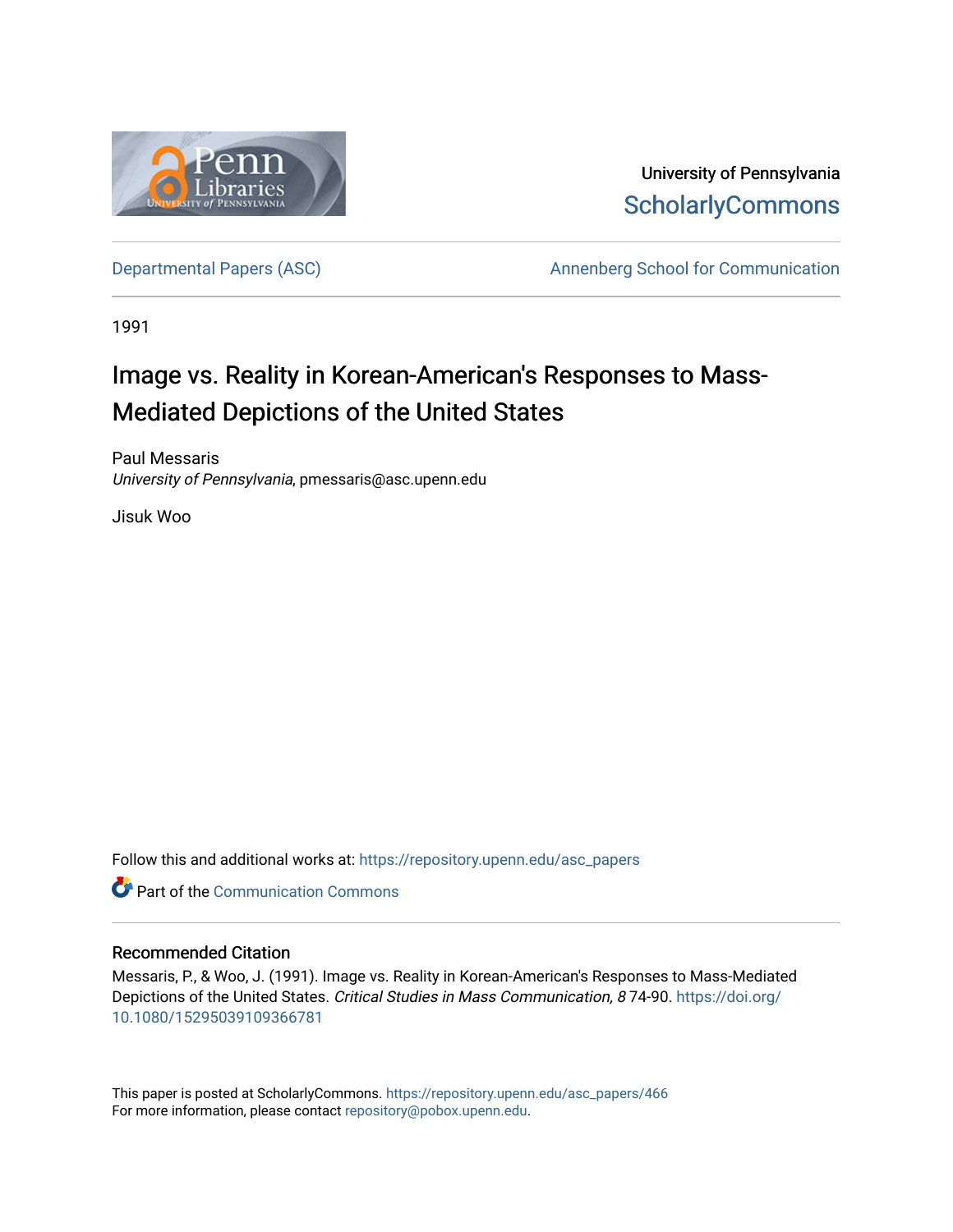## Image vs. Reality in Korean-American's Responses to Mass-Mediated Depictions of the United States

#### Abstract

This paper presents findings from a series interviews with Korean-American residents of Philadelphia. These interviews dealt with the informants pre-immigration experiences with images of the United States in movies, television programs, and magazines. The interviewees were asked to evaluate the role of these images in their decisions to immigrate and about their post-immigration responses to the relationship between these images and the reality of life in the United States. The analysis presented here focuses on ways in which reactions to the images might have been shaped by economic constraints and by values developed through formal education.

#### **Disciplines**

Communication | Social and Behavioral Sciences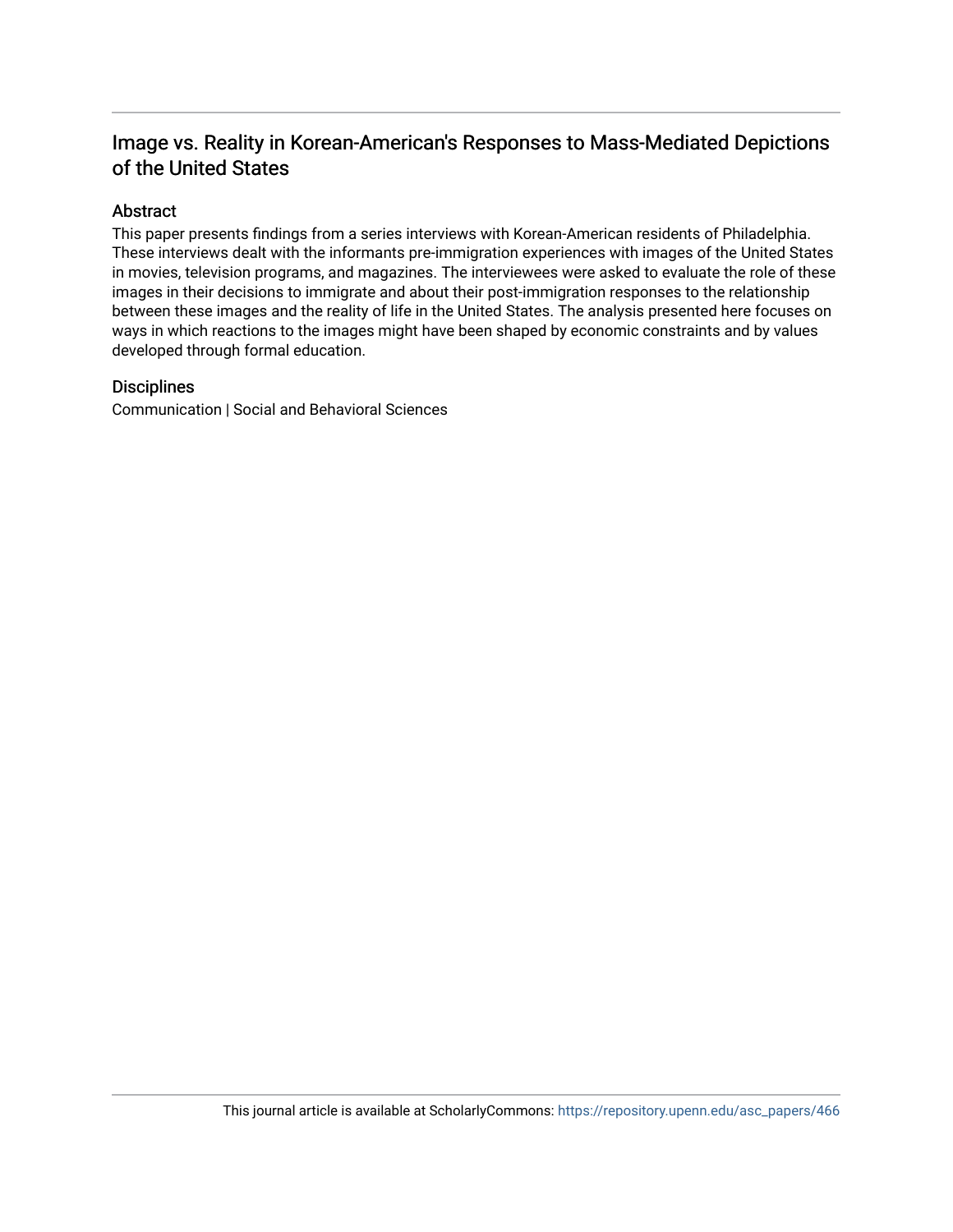Image vs. Reality in Korean-Americans' Responses to Mass-Mediated Depictions of the United States

### PAUL MESSARIS AND JISUK WOO

*This paper presents findings from a series interviews with Korean-American residents of Philadelphia. These interviews dealt with the informants preimmigration experiences with images of the United States in movies, television programs, and magazines. The interviewees were asked to evaluate the role of these images in their decisions to immigrate and about their post-immigration responses to the relationship between these images and the reality of life in the United States. The analysis presented here focuses on ways in which reactions to the images might have been shaped by economic constraints and by values developed through formal education.*

It is a commonplace observation that many immigrants are conscious of having been attracted to the United States by portrayals of this country in movies or other mass media.<sup>1</sup> The study described in this paper was an attempt to explore certain aspects of this phenomenon with a particular group of immigrants. We wanted to know what, if any, specific features of American life as portrayed in the mass media had encouraged or strengthened these people's decisions to immigrate to the United States. We also wanted to know how these immigrants saw the relationship between the images they had derived from the mass media and the actual conditions that confronted them in their new lives: Did they feel that the reality of life in the United States had matched their expectations? Did they feel that the mass media had misled them in any way? Conversely, were there any ways in which the mass media had helped prepare them for what lay ahead? In analyzing these issues, we have paid particular attention to differences related to informants' gender and educational levels. It was one of our premises that how people respond to information is likely to be shaped by their sense of control over the circumstances of their lives and that, in the specific circumstances experienced by our informants, this sense of control may have varied considerably with gender and education.

### **INFORMANT CHARACTERISTICS**

Our informants were 41 Korean-Americans (24 men and 17 women) who, at the time of our interviews (spring of 1990), were living and working in Philadelphia and its suburbs.<sup>2</sup> Half of this total (12 men and 9 women) had not progressed beyond high school in their formal education, while the other half (12 men and 8 women) had gone at least as far as a four-year college degree. We shall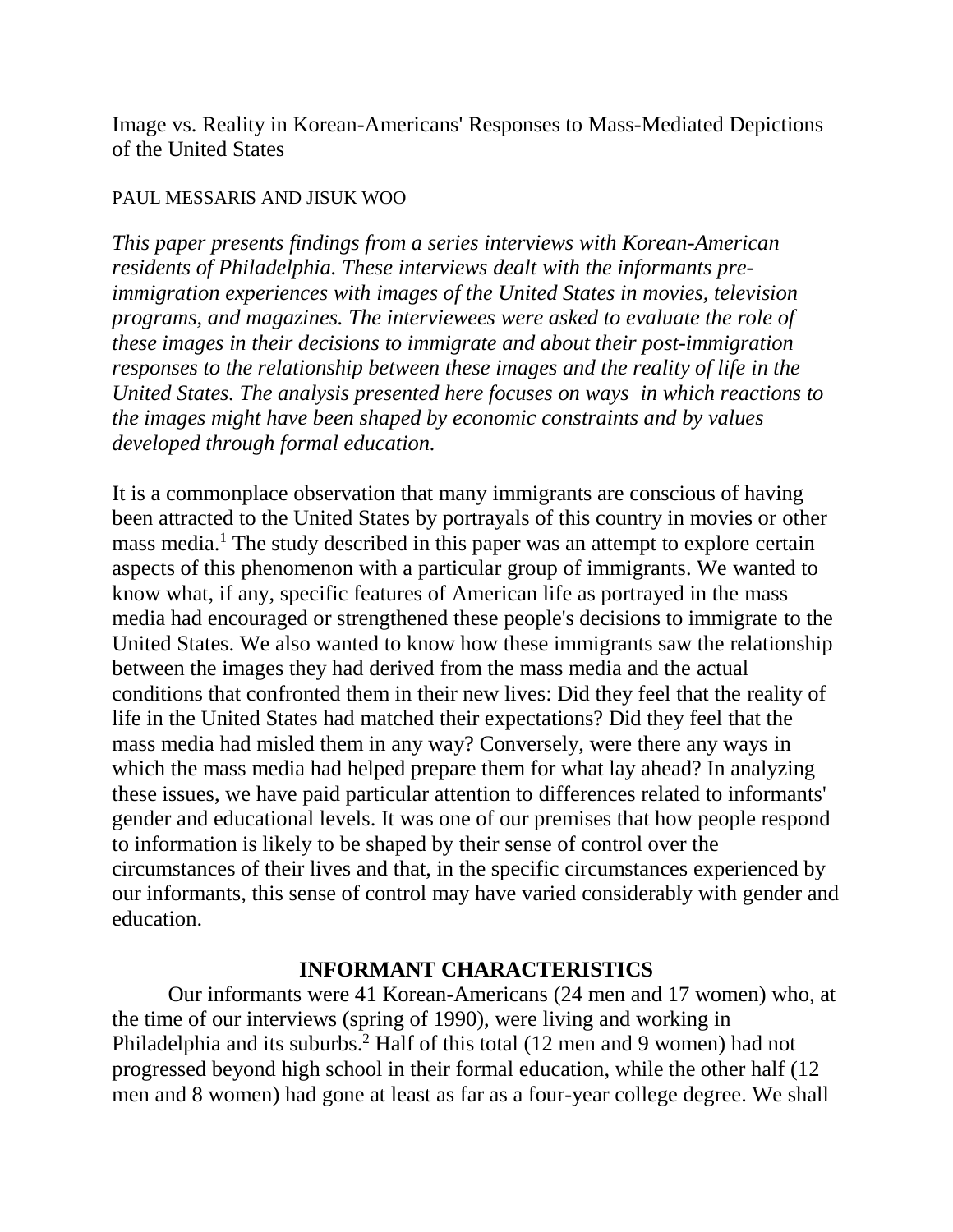refer to the former as ''less educated" and the latter as "more educated." In all but two cases, these educational levels had been attained in Korea, before immigration to the United States, and only one of our informants, a female graduate student, was currently continuing her formal education. The median ages of the four groups of informants were as follows: for the less educated women, 42.0years (range: 29- 61); for the less educated men, 41.5 years (range: 29-55); for the more educated women, 40.5 years (range: 27-54); for the more educated men, 46.0 years (range: 30-55).

Perhaps even more than in the United States, educational attainment in Korea is related to economic status. However, it has typically been the case that Korean immigrants with high levels of education and occupational status in their native country (professionals, teachers, administrators) typically have had to move into lower-status occupations after immigration to the United States (Choy, 1979, pp. 241-243; Hurh & Kim, 1984, p. 56). Consequently, while it may indeed be legitimate to view the disparities in our informants' educational levels as indices of broader socioeconomic differences in their pre-immigration backgrounds, their current occupational statuses do not differ by education as much as one might expect. Among Korean-Americans as a whole, the most frequent occupations are the ownership and management of small businesses (Young, 1983; p. 53). This was the modal pattern for our informants as well, 8 out of 12 more educated men, 3 out of 8 more educated women, 8 out of 12 less educated men, 11nd 6 out of 9 less educated women. The kinds of businesses in which these people were engaged included (in descending order of frequency) grocery stores, dry-cleaning establishments, and fast-food shops, as well as miscellaneous others. Among the remaining informants, 3 women (2 less educated and l more educated) described their current occupation as "housewife," while 1 more educated woman was a graduate student. The rest were employed in a variety of occupations: secretary, insurance agent, nurse, laundry worker, and tailor, among others. As this list suggests, none of our more educated informants was working in an area in which his or her college degree was a formal requirement of employment.

All of our informants were part of what has been described as the fourth wave of Korean immigration to the United States (H.-C. Kim, 1989), which began after the passage of the Immigration and Naturalization Act of 1965 and the consequent revision in the number of Asians permitted to enter the country as immigrants.<sup>3</sup> However, there was a notable difference between our less educated informants and their more educated counterparts in terms of actual date of arrival in the United States. The median length of U.S. residence was 6 years for the less educated women (range: 7 months-18 years); 5 years for the less educated men (range: 1.5 years-15 years); 11 years for the more educated women (range: 3 years-22 years); and II years for the more educated men (range: 3 years-21 years). This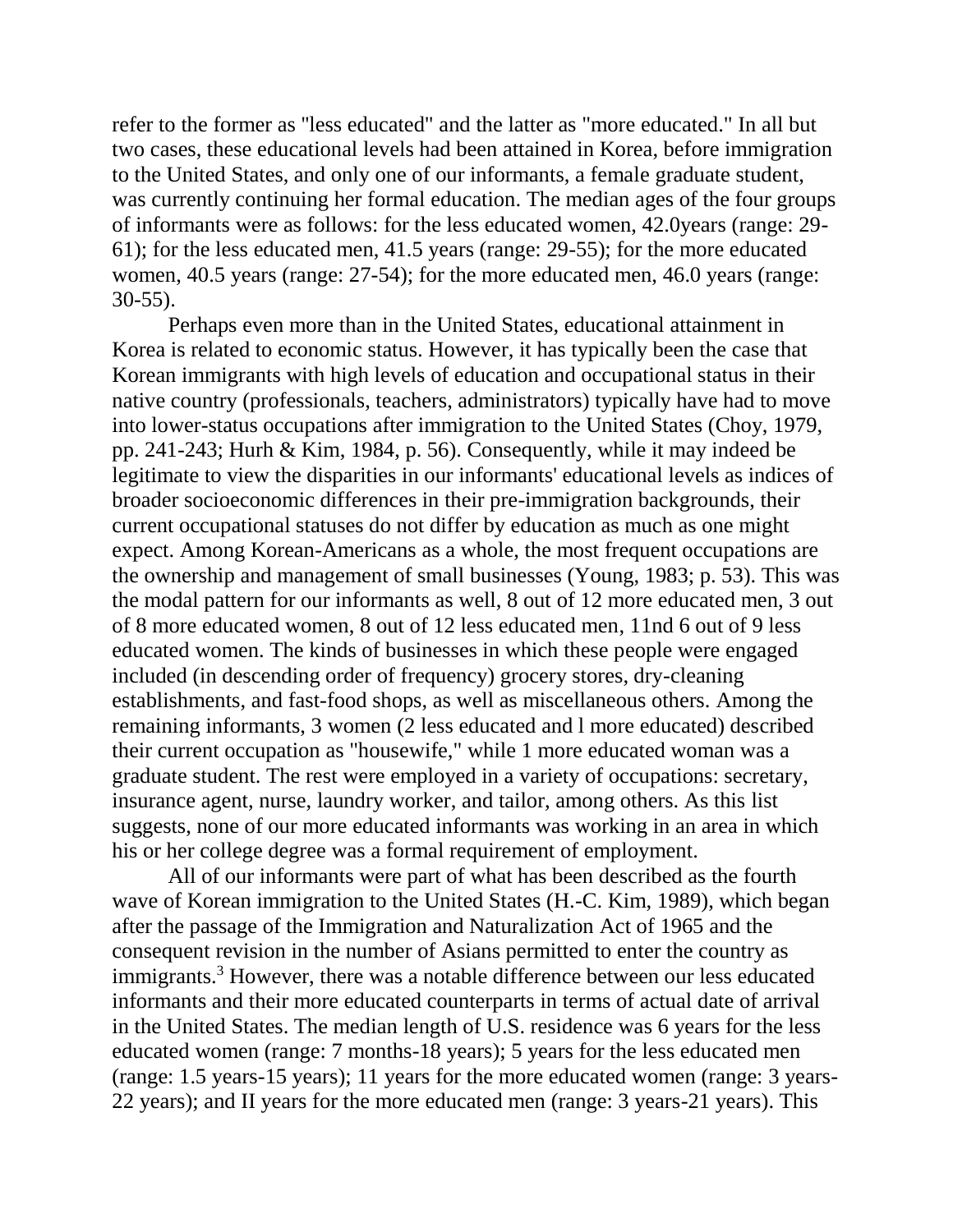difference means that our less educated informants were somewhat more likely to have come to the United States during the eighties, while our more educated informants were somewhat more likely to have emigrated during the previous decade. There may therefore have been systematic differences in the images of the United States to which these two groups of' people were exposed while they were making their decisions to emigrate.

Our informants were recruited for our study by the head or an informal association of Philadelphia-area Korean-Americans. Interviews with these informants were conducted in Korean by two Korean graduate students in the social sciences, who translated tape recordings of the interviews into English. Our study had been conceived as an exploratory, interpretive investigation, in the sense that its aim was to generate hypotheses rather than to test them (cf. Marshall  $\&$ Rossman, 1989, pp. 45-46). Consequently, while the interviews were structured around a common set of basic questions, much of the ultimate course of any particular interview was deliberately left up to the individual interviewee. For this reason and also because we did not have a probability sample of informants, the reported frequencies of various types of responses should be taken as nothing more than heuristic aids. The hypotheses that this paper derives from our data are very much our own interpretive constructions, only minimally constrained by quantitative relationships observed in those data.

### **ATTRACTORS IN MASS MEDIA IMAGES**

Which aspects—if any—of the mass-mediated images of the United States that they had seen in Korea had attracted our informants? We asked: "I'd like to know if there was anything that you saw in movies, TV, or magazines in Korea that particularly encouraged you to come to the United States". Every one of our interviewees answered yes to this question and discussed specific things that she or he had found attractive. It is worth mentioning that this was the only question we asked to which the response was uniformly positive; that a related question on the *utility* of these pre-immigration images received an overwhelmingly negative response; and that 16 of our 41 informants explicitly said that the mass media had been their *only* pre-immigration source of information about conditions in the United States.<sup>4</sup> We see these observations as one indication that our informants' responses at this point in the interviews reflected something that had really happened in their lives and were not merely attempts to be accommodating in their role as interviewees.

In this connection, it should also be noted that movies and television programs produced in the United States were widely distributed in Korea throughout the period in which our informants were in the process of emigrating.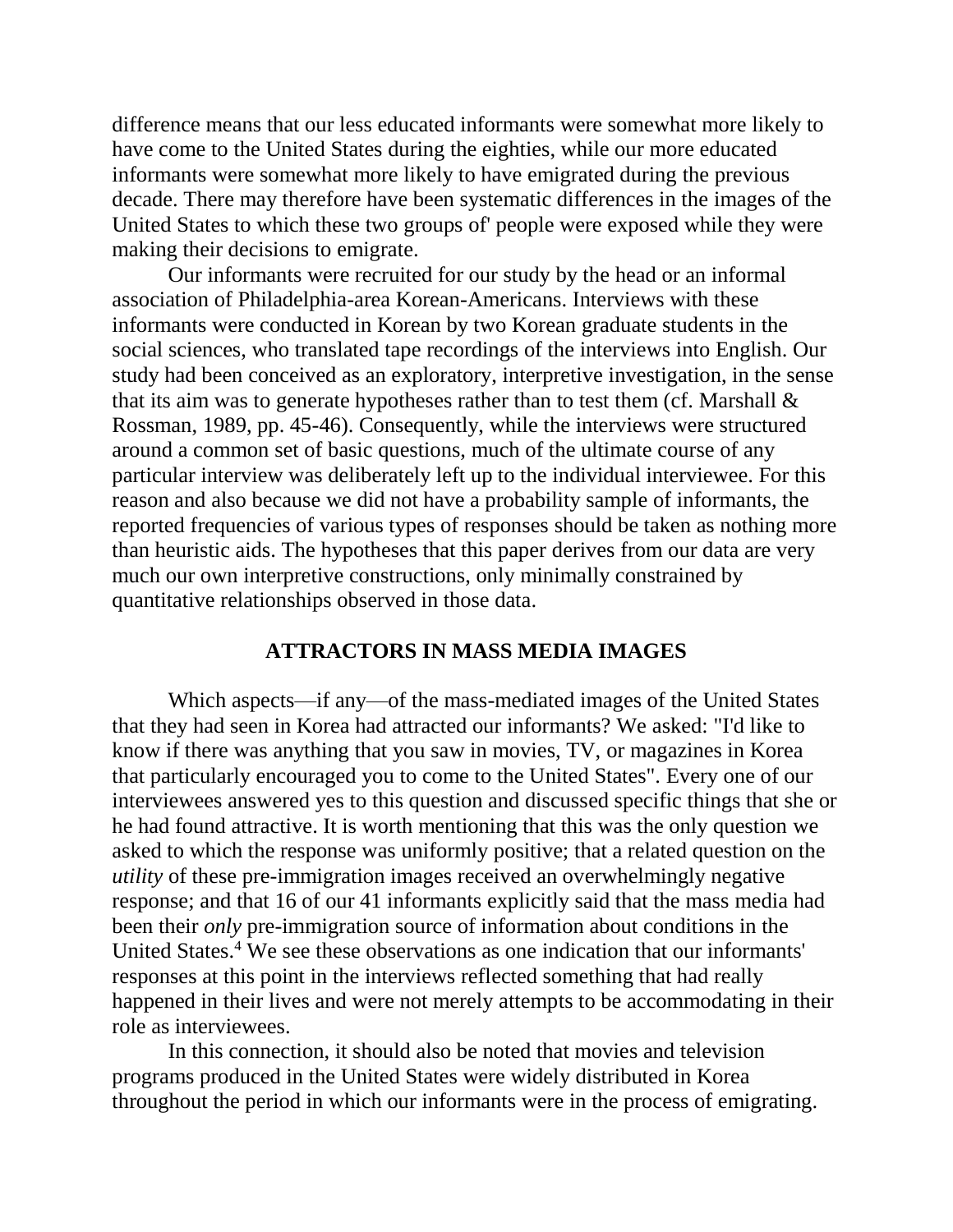According to the *Korea Film Yearbook* ( 1987), between 26 and 40 U.S.-made movies were imported to Korea in each year between 1971 and 1985, and the United States is by far the most frequent source of movies imported to Korea, accounting for over 65% of imports in recent years. Furthermore, U.S.-produced TV programming has been extensively available to Koreans not only on Koreanowned stations but also through the American Forces Korean Network, which began TV broadcasting in Korea in 1957 and is currently on the air for more hours per day than its Korean counterparts *(Korea Electronics Yearbook,* 1989).

In discussing the specific features of the images that had attracted them to the United States, our informants mentioned a considerable variety of things. Not surprisingly, the most frequent references were to images of wealth, which were mentioned explicitly in 19 of the 41 interviews. However, the general category of wealth itself encompasses further variety, as the following examples may suggest:

[A less educated woman:] There were so many [encouraging media images?]. I thought I would live a very luxurious life, like the one I saw in movies in Korea. My husband kept telling me that I would have to work very hard and it would be really tiresome work. But I thought that, even if I did have to work hard, my life in America would be better than that in Korea. The gay and beautiful pictures of America I saw in movies and TV had been in my mind until I stepped down to the airport in the U.S.

[A less educated man:] I thought America was a paradise. TV programs and films I saw made me think it was a fancy and dream land: People here eat good food in fancy restaurants, live in a beautiful house-a huge house with wonderful decorations. But that was an illusion. Even average white Americans cannot do that.

[A more educated woman:] As I recall, American movies shown in Korea in the 1960s were about romantic movies, war movies, and Western movies. Every scene was pictured as luxurious and magnificent, and American women were just great. I thought the life in the United States would be a totally different one as compared to my experiences in Korea. I was very excited at the thought of coming to the new world.

[A more educated man:] Pictures of cars really encouraged me to come to the U.S. At the time in Korea [he had emigrated 12 years earlier], having one's own car was a dream that could not come true easily. In addition, I saw really beautiful scenery with green grass in some magazine. Although there were no color television sets in Korea [at that time], I was impressed by many flowers, grass, and picturesque houses in an open field when I saw *Little House on the Prairie,*  starring Melissa Gilbert. I was also encouraged [to come to the United States] by exciting pictures of New York City. It made me want to experience the excitement of city life in America.

One kind of difference among these visions of the United States has to do with what may be termed their degree of idealization. This is the difference, in other words, between America as a paradise and America as a place where one can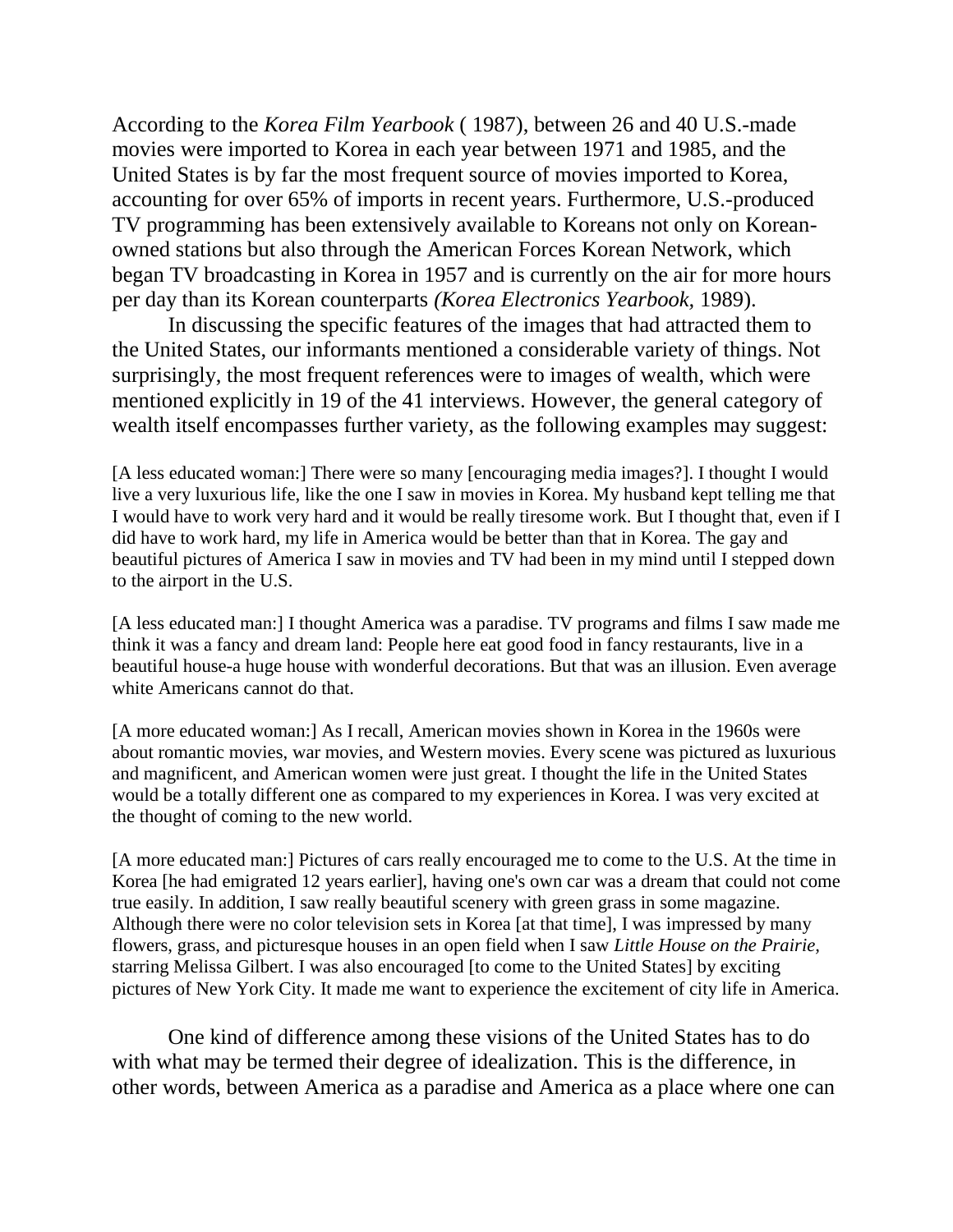own a car. These two ways of imagining an alternative reality are not incompatible, of course. For example, in the more educated man's statement that owning one's own car in Korea was a "dream" there may-perhaps-be an echo of the kind of conception expressed by the less educated man: America as "dream land." However, the "dream land" aspects of these visions of America point to a problem that the more quotidian aspects do not entail. The frequent occurrence of idealizing terms in our informants' descriptions of how they imagined the United States (e.g., "a paradise for laborers", "an ideal country", "a mixture of dream and fantasy", "Mickey Mouse and Disneyland ... a land of dream and fantasy") suggests that these expressions are not simply accidents of phrasing. Since any adequately socialized adult knows that paradise-as opposed to car ownership-cannot be attained through any form of earthly migration, can we say that an immigrant who has been motivated by an idealized image has, at some level, consciously embraced falsehood? This question is worth asking not because it may be answerable in its own terms, not because of whatever psychological intricacies it may entail, but rather as a point to keep in mind in any assessment of culpability for the impact of the images of American life contained in the mass media.

Aside from these differences in how our informants envisioned wealth, the examples quoted above also illustrate that these images were typically associated with other envisioned attractions of life in the United States, most notably beauty. This association between wealth and aesthetics pervaded the interviews, and in nine cases, the two concepts were joined in the same phrase (e.g., a less educated woman: "I thought America looked very beautiful, wonderful, rich and wealthy in movies"; a less educated man: "I saw many pictures of beautiful surroundings and rich families in movies in Korea"). Certain aspects of beauty are, or course, inseparable from wealth (e.g., see Veblen, 1899/1953, pp. 97-102), and this kind of connection is perhaps most evident in a statement such as this, by a more educated man: "My impression got from it [the mass media] was that American society has an abundance of material goods, and Americans enjoy a very luxurious and extravagant life. I was prepared for the clothes should wear, mostly line suits, etc."

One may not always be able to tell, however, where the beauty that one can buy leaves off and a different order of beauty begins. For example, one of the less educated women mentioned having been impressed by the "many fantastic pictures of beautiful lawns in movies". On the face of it, the image evoked here may seem of a clearly different order from the flowers and grass "in an open field'' referred to in the quotation about *Little House on the Prairie.* In one case, we are dealing with cultivated beauty; in the other, with untrammeled nature. But, although cultivation is indeed the most obvious pathway from wealth to beauty, it is not the only one, as the following statement by a less educated man made only too clear: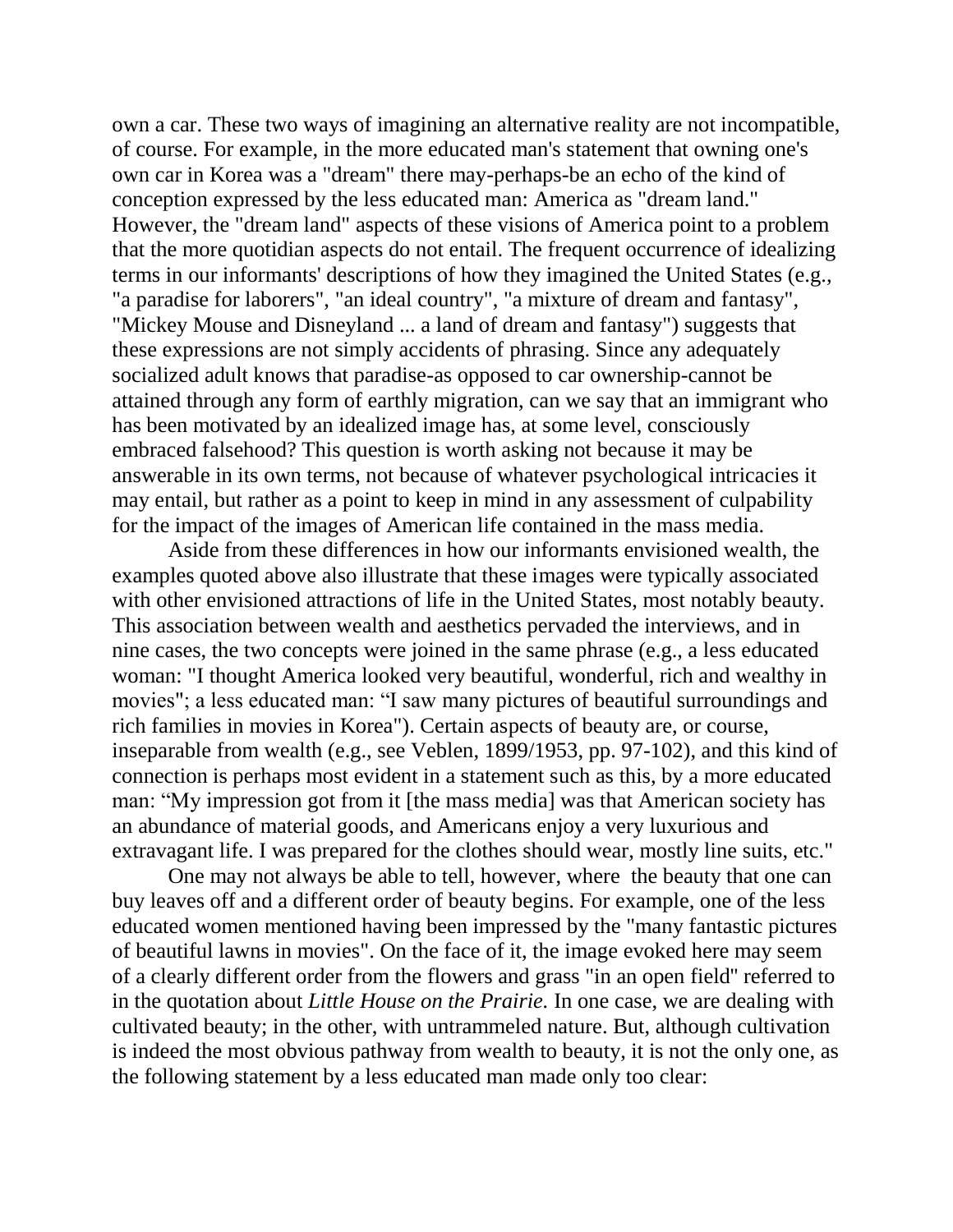I think I saw all the good aspects of American lives in the mass media. I was really encouraged to come to the U.S. after I saw pictures of a large, wide, and green landscape, which would be impossible for me to see in Korea. [In response to a follow-up question:] The beautiful scenery actually exists here, but I cannot afford to go see it.

The variety of possible connections between wealth and associated concepts or imagery is illustrated further by the following two quotations, the first of which was another variation on the theme of open land:

[A less educated man:] I saw pictures of the wide land of the U.S., and I thought there would be more opportunities for success in America than in Korea.

[A less educated man:] Another important reason for coming here was education. For common people like me, I expected that education for my children here would be better and easier. From pictures of the material affluence of America, I thought I might have my kids enter college.

Were any aspects of the informants' visions of America *not* somehow connected to wealth? In official proclamations about immigration, it is virtually axiomatic that the primary motive (and, perhaps, the only legitimate motive) for wishing to come to the United States is the desire for political freedom. This motive was not absent from the accounts our informants gave us. However, it was referred to explicitly in only 5 of the 41 interviews. Furthermore, as the second of these examples shows, freedom in a political sense is not always easy to distinguish from economic freedom (cf. Schuck, 1990, p. 101):

[A less educated man:] I saw that the U.S. is really large and therefore not as crowded as Korea. I saw pictures of Americans in the mass media and they looked happy and free. The Americans I saw in movies did not care whether other people could observe their behavior. I thought they could do anything if they wanted to.

[A more educated man:] There are a lot of images that encouraged me to come here. There seemed to be a lot of freedom and opportunities in America. The U.S. looked very rich and beautiful, too. The Americans in the mass media looked very rational as compared with Koreans.

[A more educated woman:] The movies I saw in Korea provided a lot of pictures that encouraged me to come to America. I thought that Americans could behave very freely while Koreans are urged to follow very restricted and established ways of doing things. They did not seem to care so much about other people's opinions or viewpoints as Koreans do. I also found that the students in America do not have to wear uniforms and cut their hair short. I thought they were allowed to do what they like with their own. It truly fascinated me.

While explicit references to freedom were relatively rare, at least 16 interviews can be seen as addressing one or another among a broader category of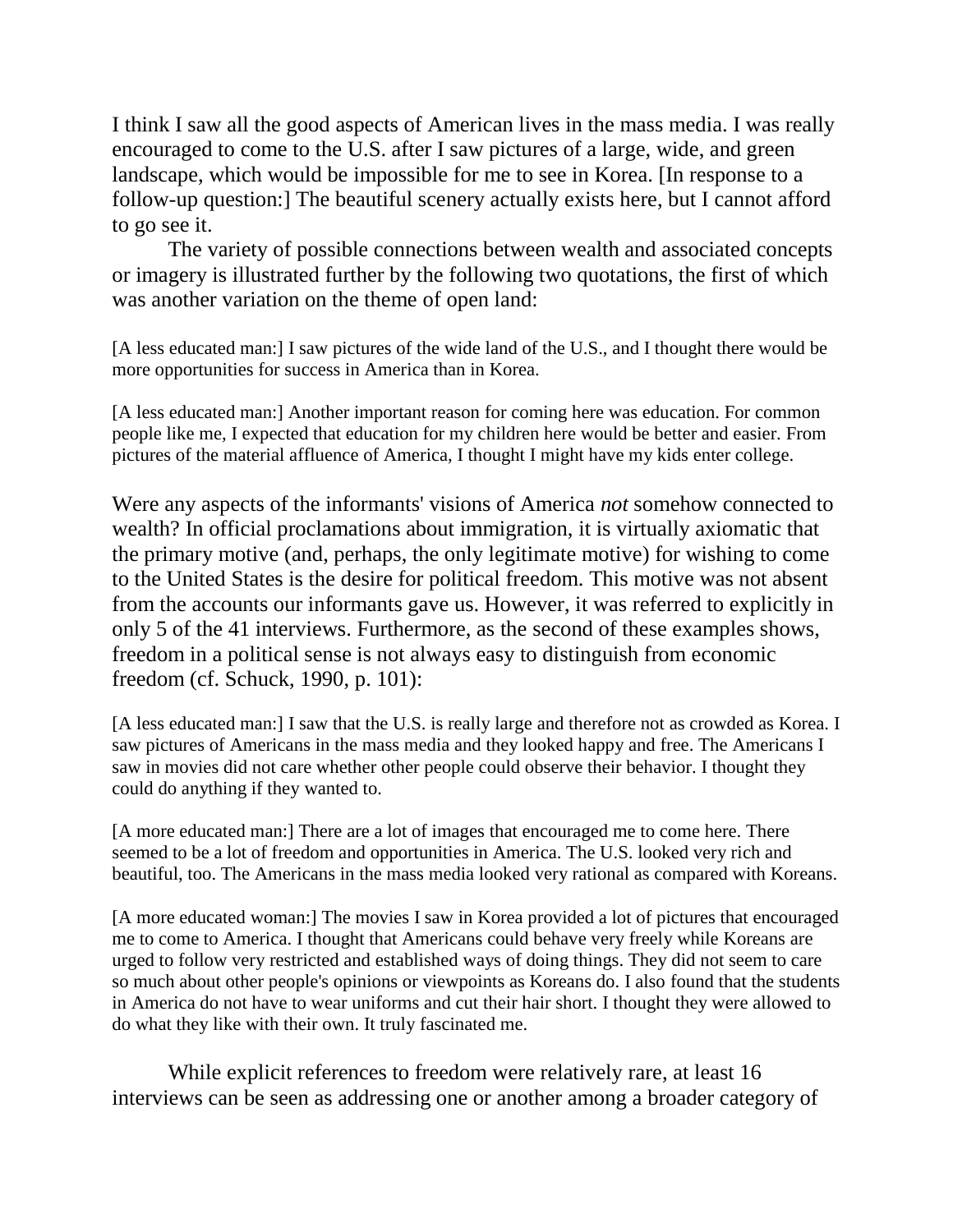concepts, encompassing various aspects of social relationships. In the last two quotations, above, this general category took the specific form of freedom from traditional social constraints. Along similar lines, other informants who mentioned social relationships dealt with such issues as openness in the display of sexual affection (a more educated woman: "I was also impressed by the fact that American couples are so sweet and warm to each other"); parental concern for children (a less educated man: "The most impressive thing was that Americans really take care of their children. They listen to what the kids are talking about. Korean kids have to obey every word their parents say"); and close family ties (a more educated woman: "From the American movies, I felt Americans were more humane than Koreans. Especially among family members, they seemed to contact each other more frequently and intimately").

At a time of considerable public concern about the state of the American family, it may seem ironic to encounter such conceptions about life in the United States, even granting the fact that they were formed in response to a somewhat earlier generation of media images. (The first of the three informants who supplied these quotations immigrated to the United States 15 years ago, while both of the other two immigrated 3 years ago.) However, from another perspective, these statements serve as useful reminders of the fact that, for many immigrants, the cessation of certain traditions (e.g., undemonstrative sexuality, strict obedience to parents) is actually a welcome feature of immigration (see, e.g., Wong, 1971).

### **EDUCATION-RELATED DIFFERENCES**

The various issues we have discussed so far give a fair representation of the range of images of America mentioned by our informants, although we have not attempted to be exhaustive. In classifying informants' statements in terms of their relevance to wealth and/or social relationships, we found that aspects of *wealth*  were mentioned by seven less educated women, six less educated men, three more educated women, and three more educated men. Aspects of *social relationships*  were mentioned by three less educated women, two less educated men, six more educated women, and five more educated men. While there is no appreciable difference between men and women, there is a suggestion of an education-related difference for both of these categories of images: Less educated people were relatively more likely to mention wealth, while more educated people were relatively more likely to mention social relationships.

The fact that images of wealth appear to have been more salient to the less educated informants could mean that economic pressures played a larger role in their decisions to emigrate, since they are likely to have come from poorer backgrounds than their more educated counterparts. On the other hand, it is also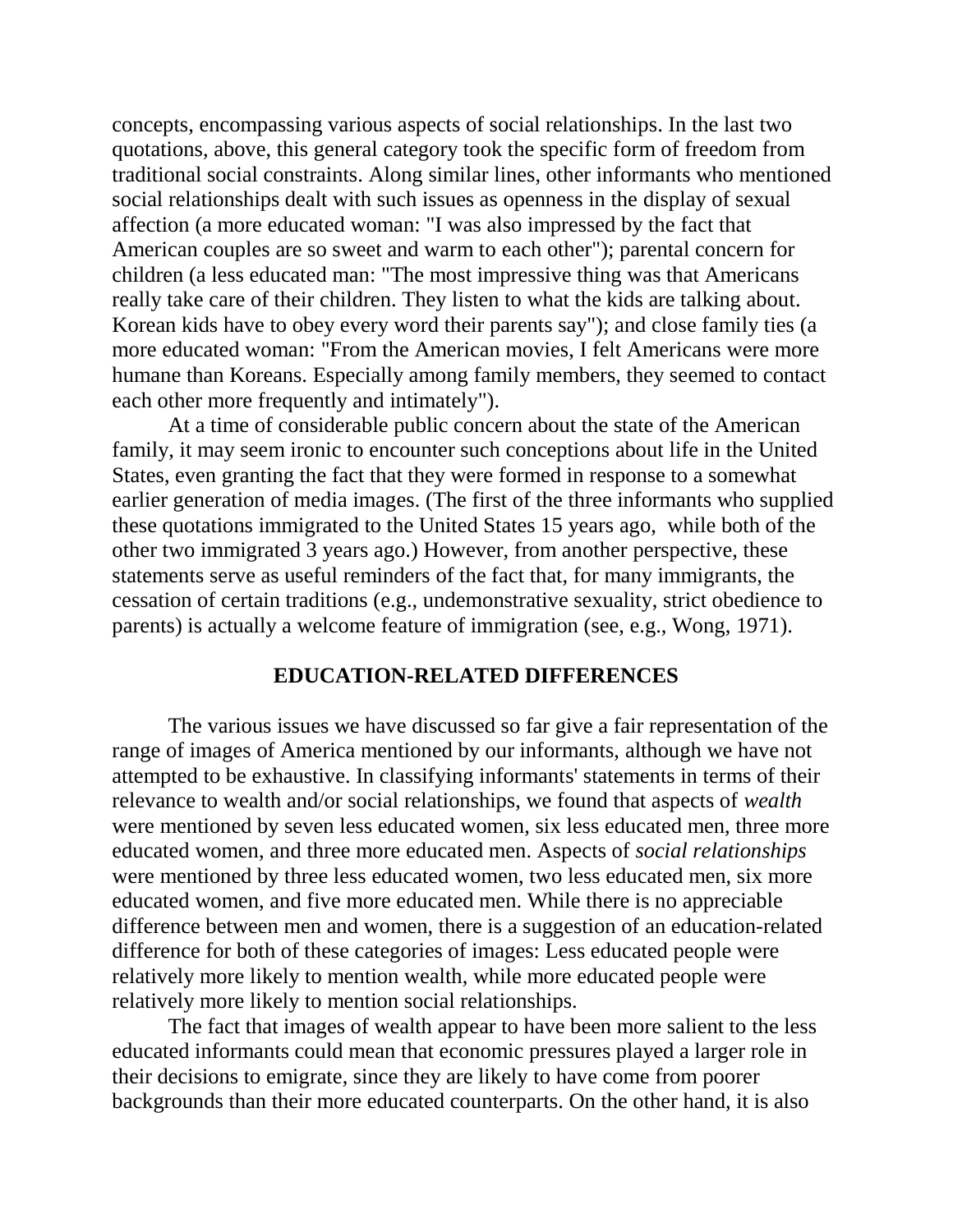conceivable that the differences we observed in our interviews do not accurately reflect the salience that images of a wealthy America may actually have had for some of the informants when they were still in Korea. As noted, at the time of our interviews none of our more educated informants was working in a position formally related to his or her educational qualifications. If this discrepancy has been experienced as downward mobility, it may have led some of them to downplay, retrospectively, the importance of (unfulfilled) economic expectations. In view of the frequency with which all of our interviewees, both more and less educated, were willing to acknowledge dashed expectations, we do not consider this possibility to be a particularly likely one, but it certainly cannot be dismissed entirely. In any case, either interpretation of the connection between social background and our informants' responses to these images seems fairly straightforward.

What seems somewhat less straightforward is an explanation for the second education-related difference, namely, the greater frequency of references to socialrelationship imagery in our interviews with the more educated informants. Might some noteworthy underlying process account for this difference, or could it be simply a result of the vagaries of convenience sampling? In our view, there are at least two theoretically interesting possibilities. The first deals, once again, with the likely difference in economic background between the less educated and the more educated informants. The active pursuit of individualistic social arrangements especially at the level of explicit political relationships—is commonly assumed to be more feasible for people who are less constrained by pressing economic needs. To the extent that there is any truth to it, this assumption can be seen as suggesting one possible link between our informants' socioeconomic characteristics and the extent to which they found themselves consciously attracted by the images of social relationships portrayed in American movies and TV programs. This link is relatively indirect—since it is predicated on an economic difference between informants preceding the difference in educational levels—and it emphasizes the material circumstances associated with educational attainment rather than any ideas that the educational process might explicitly cultivate.

An alternative assumption, entailing a more direct link between educational background and attention to images of social relationships, would emphasize the characteristics of education itself. Although the system of higher education in Korea bears the unmistakable imprint of a distinctly Korean cultural history, to a certain extent it is probably also characterized by a major formative assumption of the "Western" or "Western"-influenced model of liberal education—namely, the idea that, in intellectual life at least, a person's identity is significantly self-created, the product of individual activity much more than of prior demographic classification. (This assumption about intellectual life—and, indeed, the very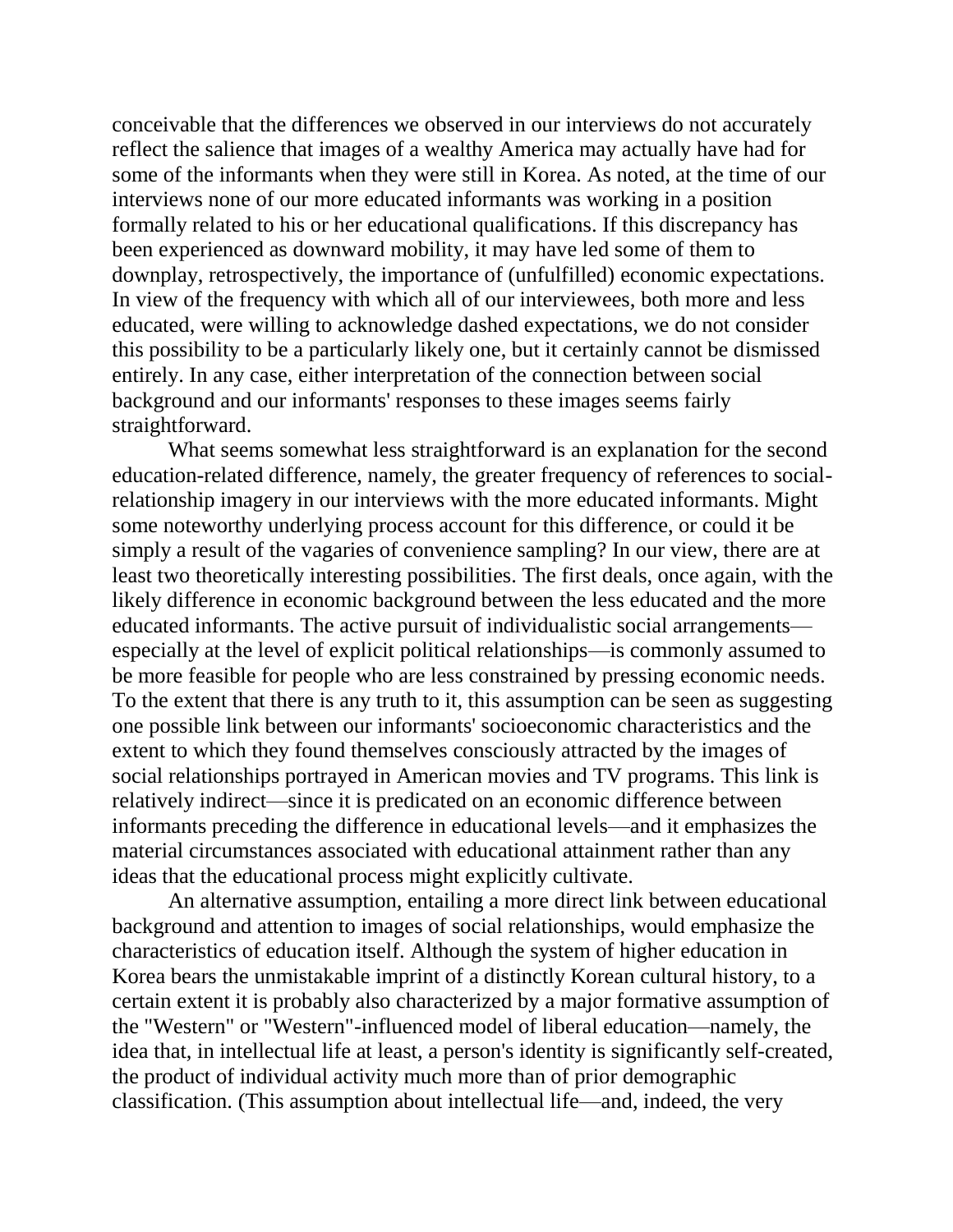premise that there is a meaningfully distinct intellectual sphere in life—is of course no longer accepted by many scholars in the "West"). If our more educated informants were in fact exposed to such a view of personal identity in the course of their years of college education, the influence of this view may account for their apparently greater receptiveness to images of social relationships free from traditional constraints.

This explanation of this pattern in our data is not incompatible with the more economically oriented one; and, of course, given the methodological issues that we have already discussed, we cannot pretend to be able to decide between them on the basis of our own data. Indeed, we must also note that there is yet another, perhaps more parsimonious explanation for both of the education-related trends that we have discussed. Since there is a difference of about five years between the median emigration date of our more educated informants and the corresponding date for their less educated counterparts, the differences in these two groups' patterns of responses to American media may simply reflect historical trends in the content of the images conveyed by these media. This, too, is an alternative whose relative merit we cannot test with the data available to us.

### **DISCREPANCIES: IMAGE AND REALITY**

To initiate discussion of our informants' sense of the relationship between media images and the actual circumstances they had experienced in the United States, we asked: "Now that you are in the United States, do you feel that any of these pictures gave you a misleading impression of what you would find here? If so, which ones?" Not surprisingly, perhaps, all but five of the interviewees answered that they did indeed perceive a discrepancy. However, not all of those who answered yes actually gave specific details in response to this question. For example, one of the more educated women said: "Some of the information I received in Korea was not true or realistic at all. When I began to live here, I found that the images I obtained from the movies and TV were totally wrong." Asked to elaborate on this point, she essentially repeated a generalization: "Almost every image that I gained from Korea was a misleading one.'' Likewise, one of the more educated men simply said, "The image I had in Korea was more like a dream. It was not realistic."

As one might expect in view of the kinds of images of wealth in America that many of our informants had described earlier in the interview, when specific discrepancies *were* mentioned, the standard of living in the United States was a prevalent theme. Aspects of this theme were mentioned by a total of 24 informants (7 less educated women, 7 less educated men, 5 more educated women, and 5 more educated men). Their comments can all be seen as variations on the basic point that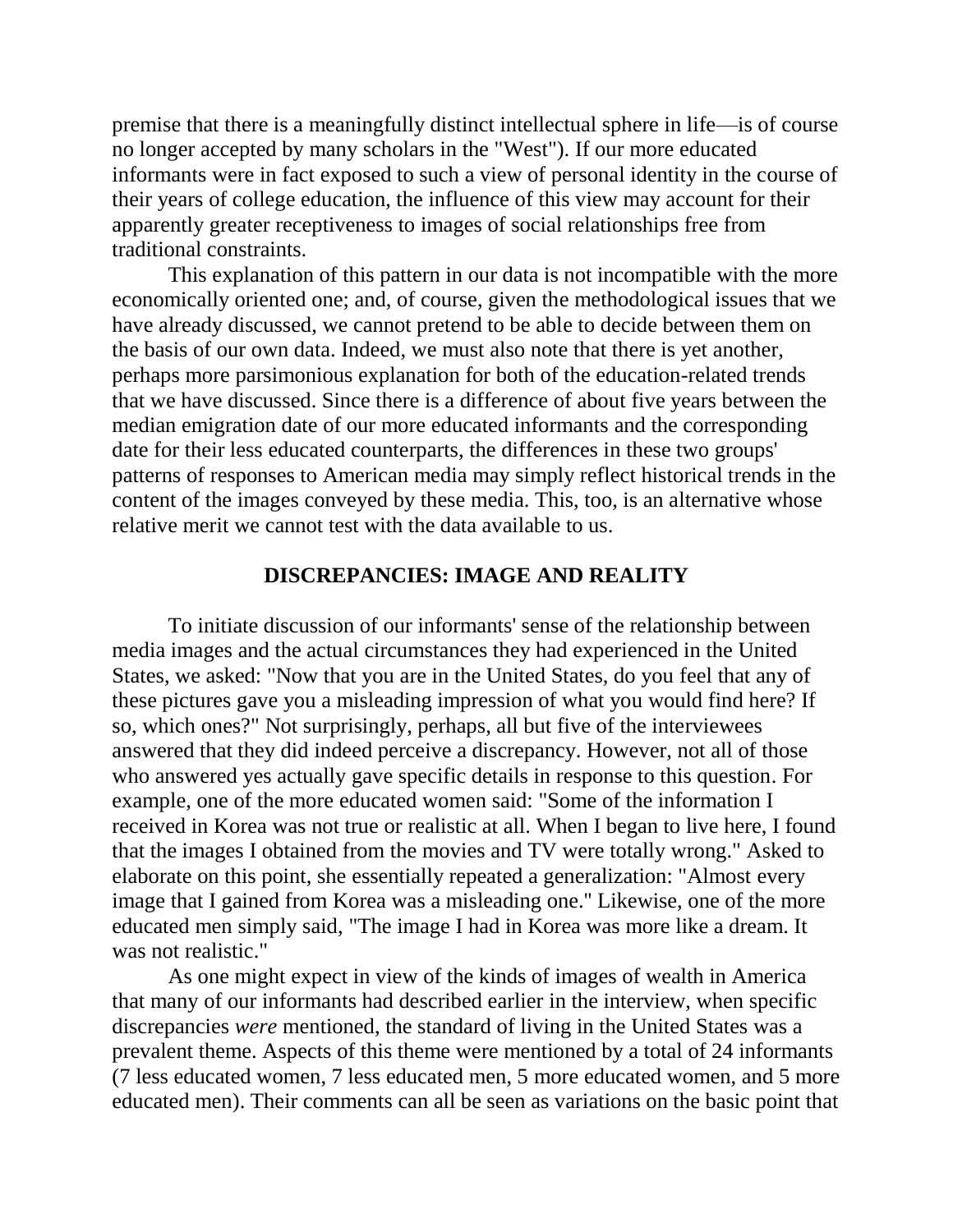the United States is not the land of boundless luxury and ease that some media images had led some of them to expect. For example:

[A less educated woman:] Before three days had passed since I came here, I realized I had dreamed a totally different life from reality. There was too much work for me to do. I had to do everything for myself. I never wore the beautiful dresses I had imagined in Korea. Maybe there exist happy and convenient lives somewhere, but I still don't know where they are. I have never experienced them. I think that the beautiful pictures I saw in movies in Korea are not about ordinary lives in the United States.

[A more educated woman:] I expected to eat steaks every day here, but I always have spaghetti and noodles instead.

[A more educated man (who had earlier said that the mass media had left him with the impression that life in America was "very luxurious and extravagant"):] But since I have been here, there are big differences. Americans are very frugal. For example, look at the cemeteries. Compared to their Korean counterparts, where social status and money counts for size and luxuriousness, they are the same in size and Americans do not seem to use much land for dead men.... Look at the shoppers. I have seen many housewives holding books of discount coupons and saving money even though it is minimal in amount.

[A less educated man:] I feel deceived by the pictures I saw. I first arrived in San Juan, Texas. Huge land and endless road, that was what I saw from movies. But once I started to work, I realized the image I got was a misleading one.... I worked 10 hours a day, but I didn't earn enough money .... At the end of each daily AFKN [American Forces Korean Network] program, they played the American national anthem with fancy pictures. I saw the Statue of Liberty, the Liberty Bell in Philadelphia. As they say, I expected America to be a land of liberty. But it's only the rich man's liberty.

Whereas in the case of images of wealth there was a clear sense in the interviews that the reality of life in the United States had not measured up to our informants' expectations, in the case of images of social relationships there was not much evidence of their having experienced a contradiction (in, for example, the specific pictures of social relationships free from traditional expectations or restrictions). However, in discussing the issue of false expectations about the United States, a substantial number of informants referred to aspects of American social relationships that they said they had not seen at all or had not been sufficiently alert to in the mass-mediated images to which they had been exposed in Korea.

In particular, these comments dealt with the issue of interethnic friction and with the broader problems of social conflict and violence in contemporary urban America. The sheer difficulty of making sense of an unfamiliar system of interpersonal ritual was expressed very nicely by a less educated woman: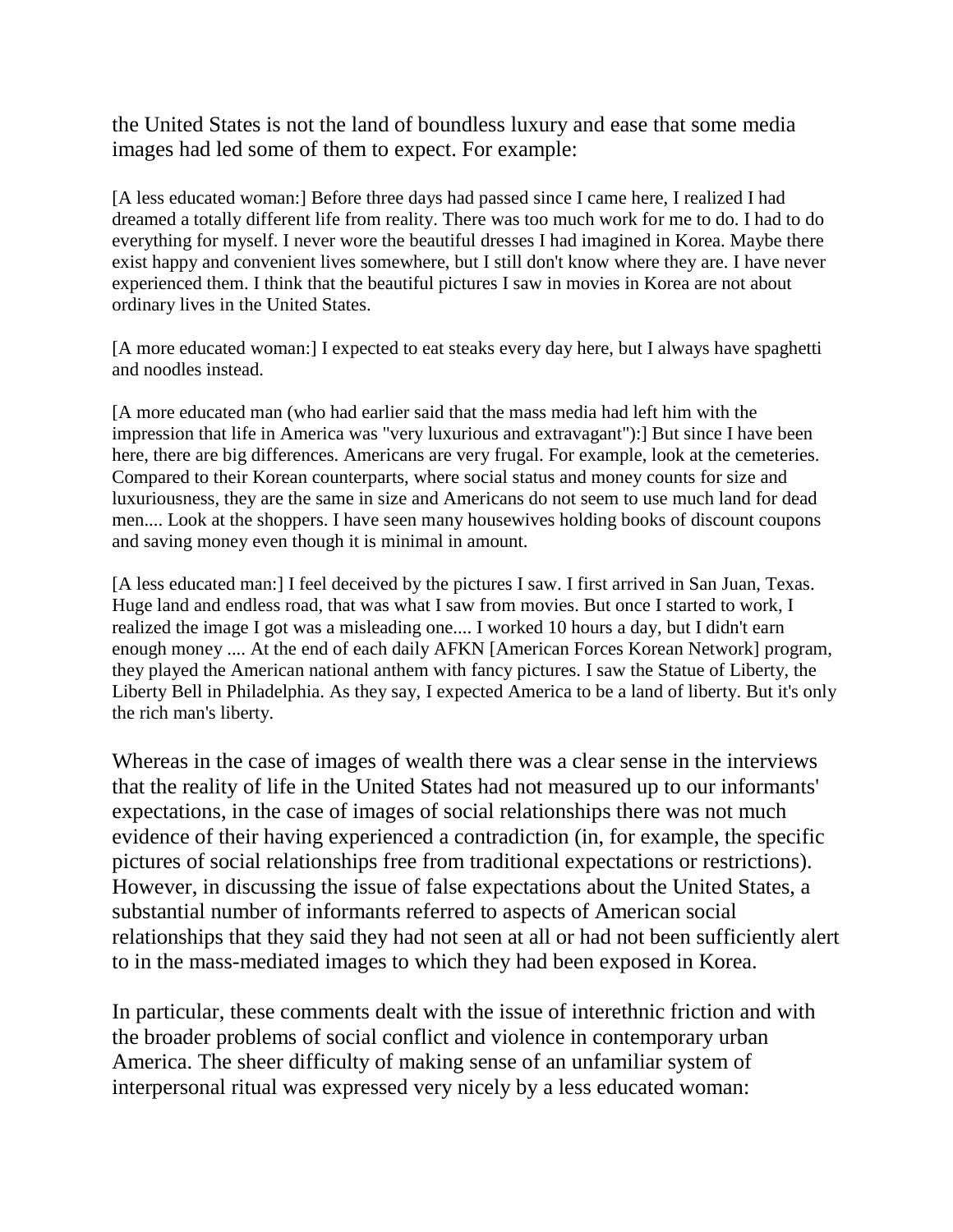"[Americans] hide behind their faces. You can tell by the face if a Korean man is upset or not. But you cannot do that when it is applied to Americans. They pretend not to be angry". The (apparently unintended) irony of this image will surely not be lost on anyone who is familiar with the hoary Anglo-American stereotype of the inscrutable Oriental. The broader context for this woman's comment was an observation that the media images she had seen in Korea had not prepared her for what it would be like to be a member of an ethnic minority in the United States. The same point, with specific reference to discrimination, was made by another less educated woman: "After I came here, I realized that the problem of discrimination is even more serious than I had learned in Korea. The discrimination on Asians and Hispanics is not only from white Americans but from black Americans as well."

Since the American media to which these people are likely to have been exposed in Korea would more than likely have contained no depictions whatsoever of Asian-American life in the United States, statements of this sort are perhaps not very surprising. What may appear more surprising, in light of the magnitude of domestic public concern about the level of violence in American movies and TV programs, is that our informants made similar comments about-i.e., expressed surprise at encountering-American crime and social dislocation. For instance:

[A less educated man:] The impression I got at that time [before coming to Philadelphia] and now is completely different. Philadelphia is a community of drugs and criminals. We Koreans are always living in anxiety.

[A less educated woman:] I have been constantly disappointed since I first got off the airplane. There were many desolate scenes in the United States which I had never imagined. , .. There are so many poor people and criminals here, too.... I was surprised that there are so many criminals in the United States.

[A less educated man:] We have no problems at home. We are much better off than in Korea. However, to cope with Americans, I found living as a minority was very hard to bear. What I now experience is different from what I thought it would be. The streets are dirty, and doing business here is very dangerous. I sometimes wonder how a country like this became so rich and powerful. .. .I once heard that early American settlers first built churches, then schools, and then their own houses. Now look at America today. Once a country of discipline, now it suffers from drugs and violence.

Comments of this sort about these aspects of social relationships in the United States were made by a total of 15 interviewees (3 less educated women, 5 less educated men, 2 more educated women, and 5 more educated men). As the examples we have quoted here may suggest, while comments dealing with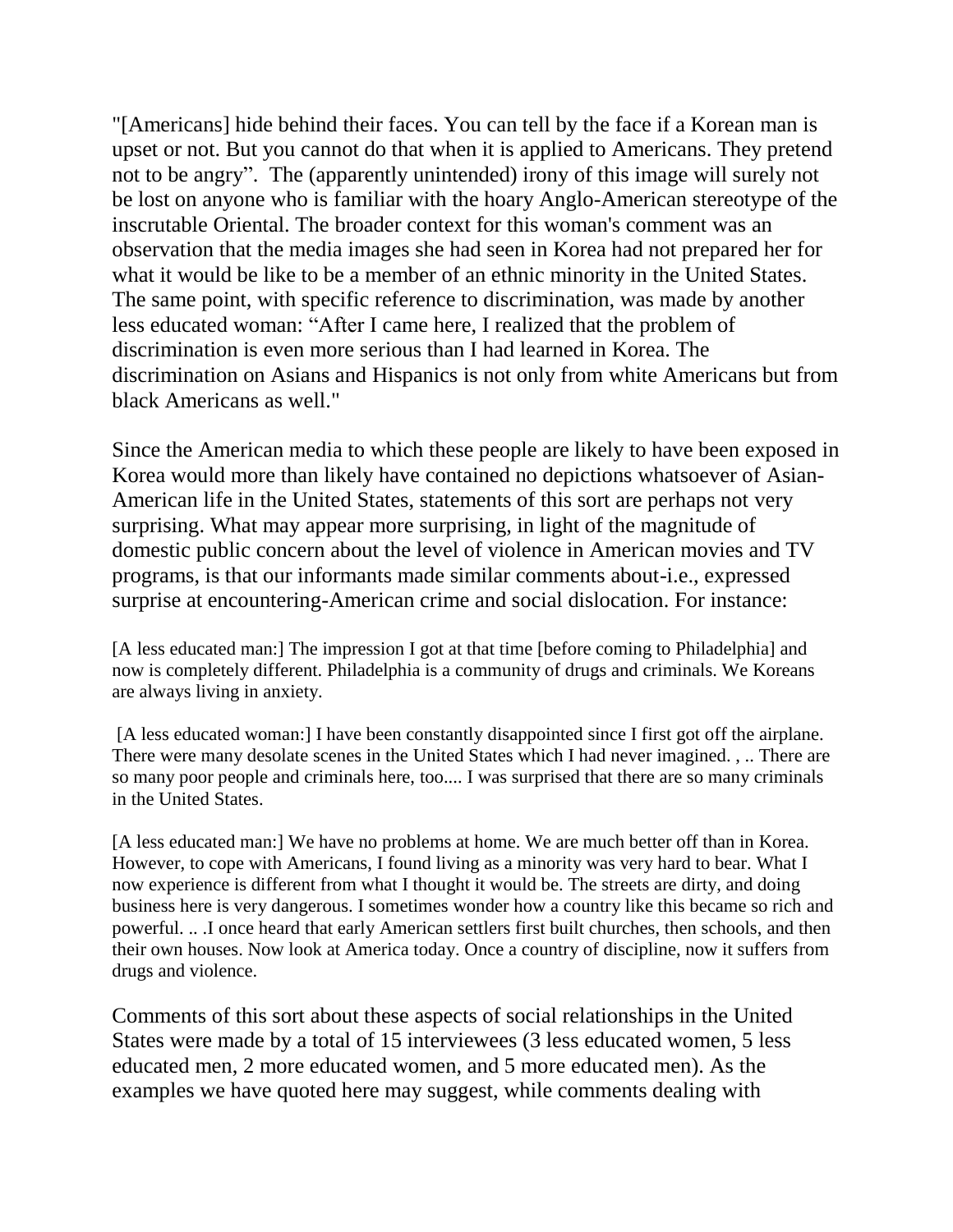discrimination typically reflected the specific experience of Korean-Americans, comments about violence or other social problems usually voiced concerns that are indistinguishable from those occupying the broader public consciousness (e.g., urban decay, moral decline, drugs). The fact that a good number of our informants evidently felt that the media images of America they had seen had not prepared them for such social problems raises an obvious question: Did those movies or TV shows contain less of the violence, crime, etc., about which media critics in the United States have long been complaining? Or did this aspect of the portrayal of the United States in the mass media for some reason make less of an impression on our informants than some of the images mentioned earlier? Possible answers to this question emerged from the next section of our interviews.

# **DISCOURAGING MASS MEDIA IMAGES**

Just as we had asked about images that had attracted them to the United States, we now asked our informants about discouraging images: "I would like to ask you if there was anything that you saw in movies, TV, or magazines in Korea that particularly discouraged you from coming to the United States". Whereas the responses to our earlier questions about misleading impressions did not exhibit any noteworthy gender- or education-related differences, in this section of the interview the difference between groups was striking. All but one of the more educated men mentioned having been discouraged by some aspect of the images of the United States that they had seen in Korea. Only two of the less educated men, one of the less educated women, and none of the more educated women gave such a response to our question. Barring the unlikely possibility that Korean men with a college education are simply more frequent viewers of gangster movies and other American genres containing crime and violence, this pattern suggests a relationship between our informants' social backgrounds and their sensitivity to negative images of life in the United States. To put it differently, this pattern may indicate that our informants' awareness of negative aspects of American social relationships is more than merely a function of prior exposure.

What could account for the more educated men's responses to this section of our interview? The fact that they tended to have immigrated to the United States earlier than the two less educated groups seems irrelevant here, since the more educated women, who had immigrated at approximately the same time as their male counterparts, did not exhibit the same response. In seeking to make sense of this aspect of our findings, we were impressed by a remark from one of the more educated men, who had earlier expressed disillusionment with the United States: "I had thought that America was a country of gentlemen, not of beggars. But walk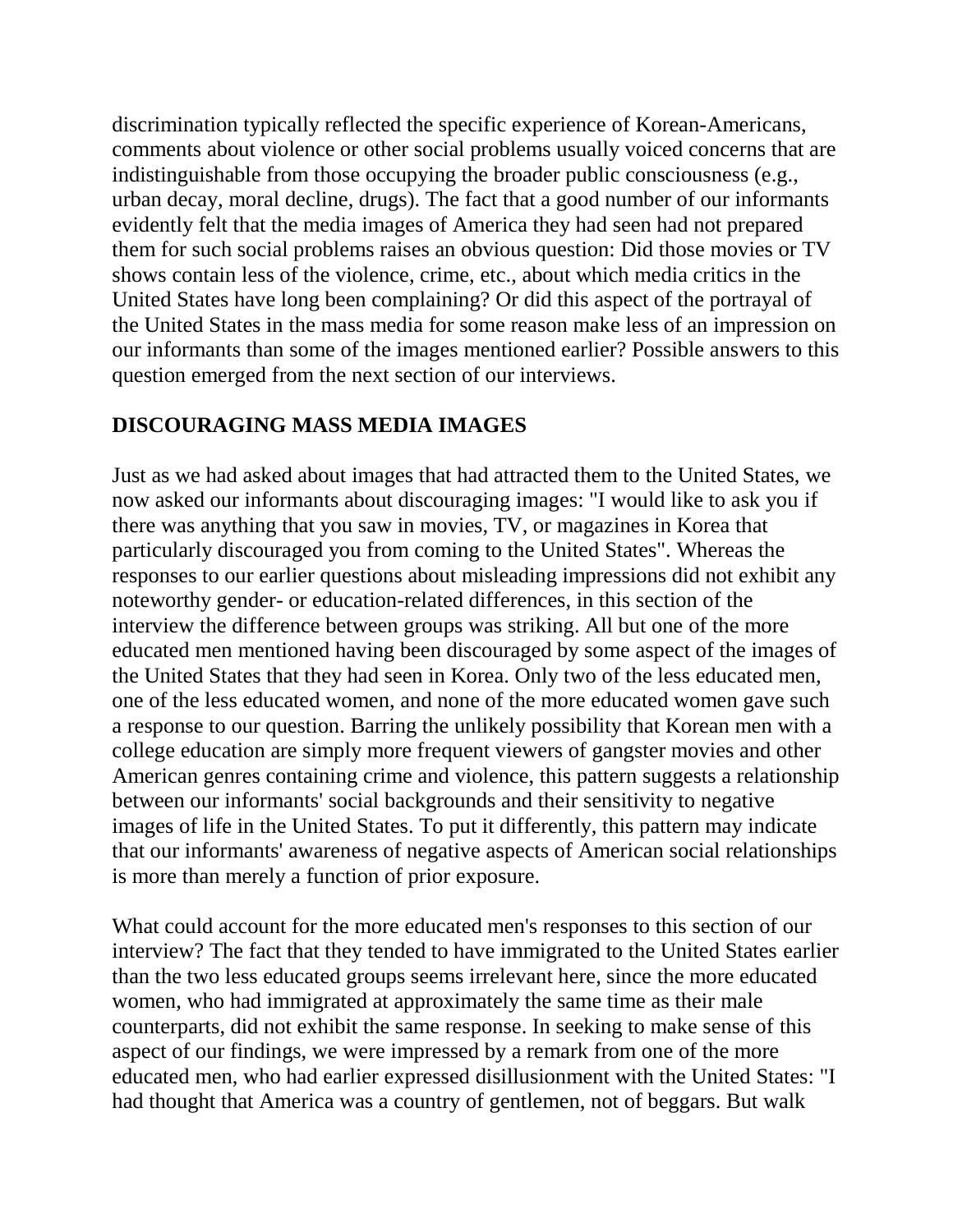along the streets in Philadelphia. It is dirtier than Korea." In response to our subsequent question about images that might have discouraged him from coming to the United States, he mentioned problems of crime and violence, but he added: "As long as I decided to live here, I try to find ways to contribute to this society. It is not an easy country to live in, but it was I who decided to live here. I should bear it".

What struck us about this statement was the sense of personal responsibility it expressed. Responsibility is related to power-since one cannot logically be responsible for something over which one has no control-and the sense of power or control over one's destiny is not given equally to all. In particular, we would expect both maleness and socioeconomic status to have contributed to our more educated male informants' sense of personal efficacy in the period before their emigration. Presumably, had they chosen to stay in Korea instead, their economic options in their homeland would have been more favorable than those of their female and/or less educated counterparts. If we make the further assumption that a person with more options--or, more accurately, with a greater *sense* of options or control over his or her destiny-is more likely to weigh pros and cons before acting, we have one possible explanation for why more educated men should have been more sensitive to negative aspects of life in the land to which they were about to immigrate.

Supporting this explanation is the fact that, among the three groups of informants who tended to report that they had not been discouraged by any images of the United States that they had seen in Korea, several made it clear that they had seen negative images but had discounted them (e.g., a more educated woman: "Even when I saw some movies which dealt with criminals or gangs, I considered them as very peculiar cases and 'fictions'. I did not imagine they could be part of the real United States"; a less educated woman: "I saw many violent movies in Korea, but they did not appeal to my sense of reality. Therefore, I did not take them seriously so they could not act to discourage me, either"; a more educated woman: "I saw some movies that had a lot of violence in their content, but I was not discouraged at all").

The almost complete lack of such discounting in the case of positive images may be nothing- more than an instance of wishful thinking, but there is also a more complicated possibility: There is some evidence that even relatively sophisticated movie viewers are more likely to accept the authenticity of a movie's background features (clothing, sets, etc.) than of its plot developments (cf. Messaris, 1981). To the extent that violence is a part of the plot and luxurious, aesthetically pleasing surroundings part of the background, this distinction may account for the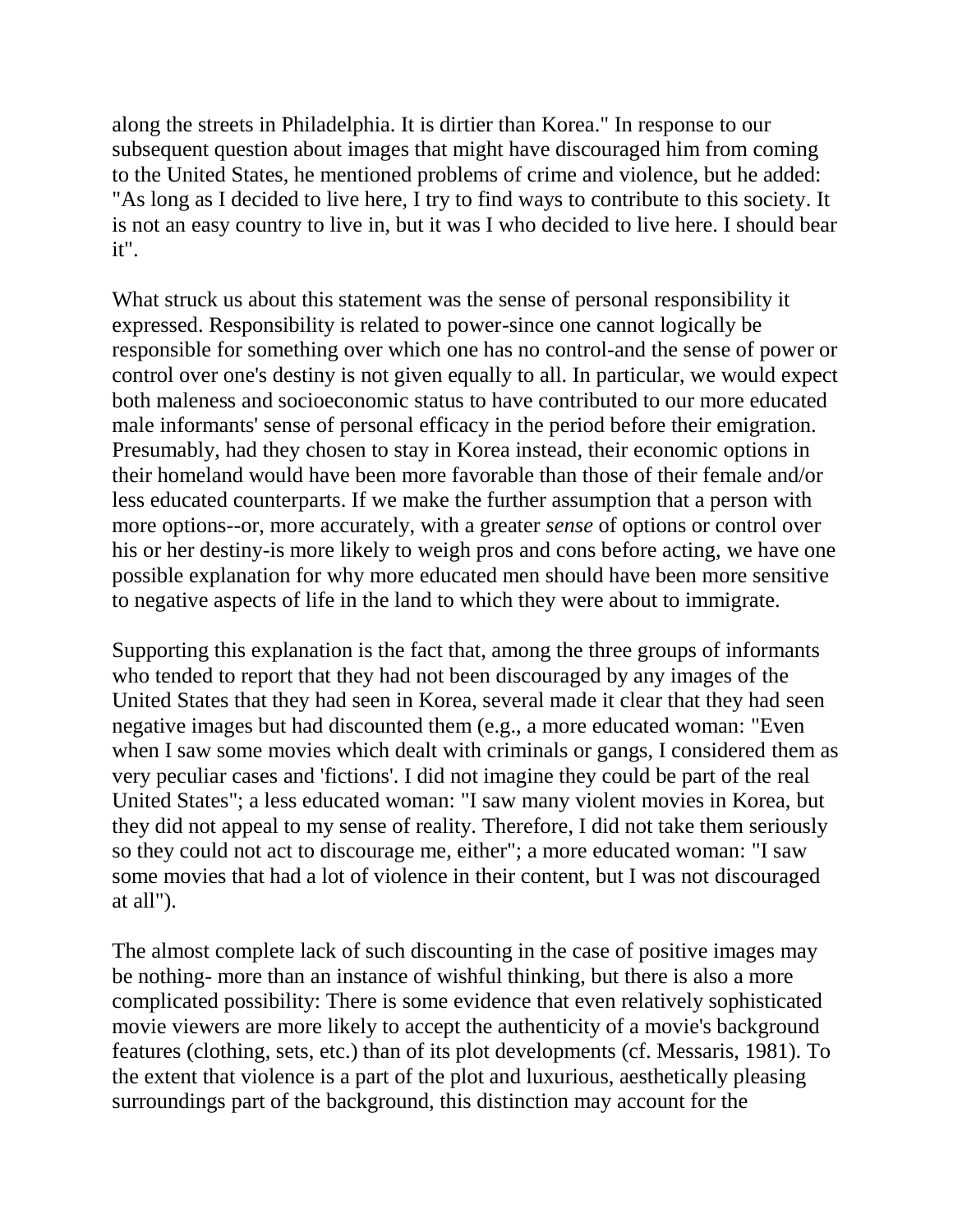difference in our interviewees' responses to these two types of images. In any event, the presence of the kinds of statements quoted above supports our assumption that the sharp difference in reports of discouragement between the more educated men and the other three groups may have been due to heightened sensitivity or receptivity to the same or similar images, rather than simply greater exposure.

In this connection, it should also be noted that, with one exception, all the more educated men who spoke of having seen discouraging images of the United States specifically mentioned movies as the source of these images. This is an important point, because it eliminates the possibility that these men's greater responsiveness to images of crime and violence might have been due to higher exposure to factual images (e.g., TV news reports or photographs in news magazines), which would have been inherently less easy to discount than fictional movies. The following examples illustrate the more educated men's statements on this issue:

I saw *Godfather* in Korea. I learned about organized crime in the United States in that movie. I knew there could be organized crime anywhere in the world, but I obtained a more concrete idea of what the Mafia is. I was very scared because they we're fighting with guns or other weapons when Korean gangs were fighting with fists.

I saw a lot of violent movies ... .I remember some movies about the Mafia and gangs. I saw many pictures of cruel and heartless slaughters. I thought it would be very dangerous to live in the United States. Moreover, I saw some movies about slaves in the United States. When I saw that even some Americans became slaves because of their color, I was worried if Asians like myself could be oppressed in America.

The discussion of discouraging images was followed by a request for a retrospective assessment of their validity: "Now that you are in the United States, do you feel that any of these pictures gave you a misleading impression of what you would find here? If so, which ones?" Of the 14 interviewees who had mentioned discouraging images, 5 (I less educated man and 4 more educated men) answered yes to this follow-up question. All five made the point that the negative images that they had seen in Korea had been selective, showing only the worst aspects of a particular problem or omitting contradictory, positive trends. For example, one more educated man who had initially said, "I thought that there would be severe racial discrimination in the United States when I saw some black people and Hispanics in movies", went on to point out the following:

I found that there is actually discrimination on people other than white races here. However, I also found that there are constant efforts to reduce the conflicts between different races in the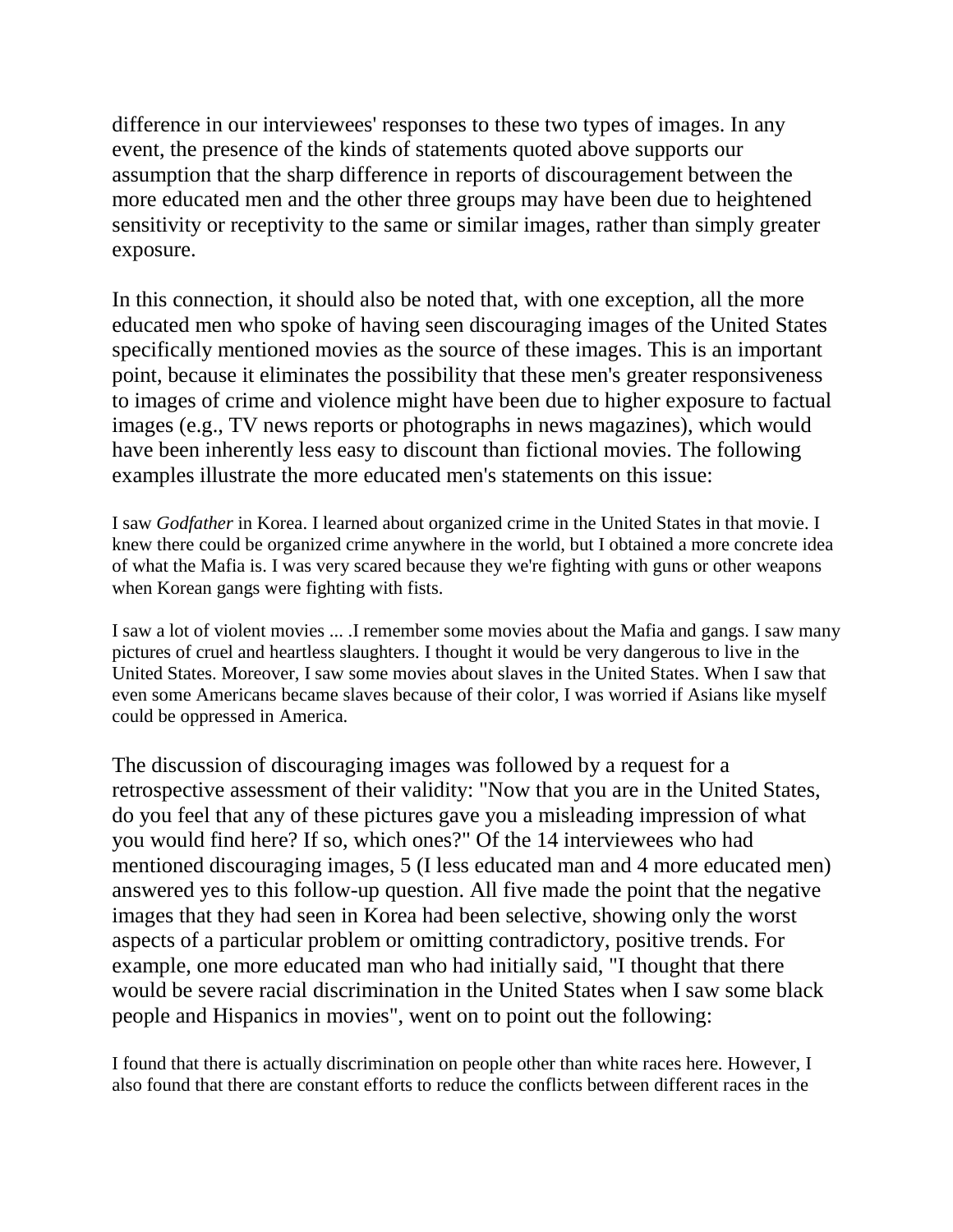United States. I was very impressed, and I don't think I saw any movies or TV programs that dealt with those efforts when I was in Korea.

Another more educated man, who had said that he had seen crime and violence in the mass media "many times" and had been very apprehensive when he first came to America, answered our follow-up question with these remarks:

America is a mixture of different ethnic groups. However, it is quite well controlled. Some Korean friends of mine say America is dangerous to live in. But America is 50 times larger than South Korea in size. Thus it can be said that 50 crimes in America equal 1 crime in Korea. Americans, both black and white, are very kind and generous. My drop shop [a type of laundry] is located in a black community, but I haven't had any big troubles in dealing with them. People talk about racial tension between Koreans and blacks. But it's natural. Suppose some black people moved to my hometown in Incheon. Koreans might tease them and quarrel with them. Blacks are good people. They are, in certain respects, similar to Koreans. Yes, there are drug addicts and criminals here, indeed. But, when we say ''America" we should think of ordinary people, not abnormal people and deviants. Americans are very kind. They are better than Koreans. Although the United States has had a very short history compared to 4,000 years of Korean history, there are lots of' things to be learned from the· American people.

Especially interesting here is this statement's deliberate accommodation to the point of view of people who are demographically unlike the speaker (although this difference is itself part of what he was challenging). As his statement as a whole suggests, the ability to span mentally what for others is often an unbridgeable divide appears to have played a significant role in this interviewee's assessment of the validity of the images he had discussed earlier. It also seems arguable that in some cases-although not in that of this specific interviewee-the ability to bridge the ethnic divide may have played an important role in informants' initial discouragement in the face of certain negative images of the United States. In particular, one could speculate that images of interethnic discrimination in the United States must have been especially discouraging to informants who could identify with the victims of the discrimination, either in the sense of fearing the same for themselves or simply in the sense of deploring someone else's suffering. This line of thought was brought up explicitly in the course of a preliminary interview (not included in our final sample) with a Korean graduate student who said, "I also found [in movies] discrimination of Caucasians on African-Americans, but it did not discourage me personally, because [at that time] 1 could not relate it to discrimination on other minorities, which include myself''.

A heightened ability to encompass other people's perspectives in one's own is often assumed to be a major outcome of certain forms of higher education, and, if this assumption has any validity in the case of our more educated informants, it may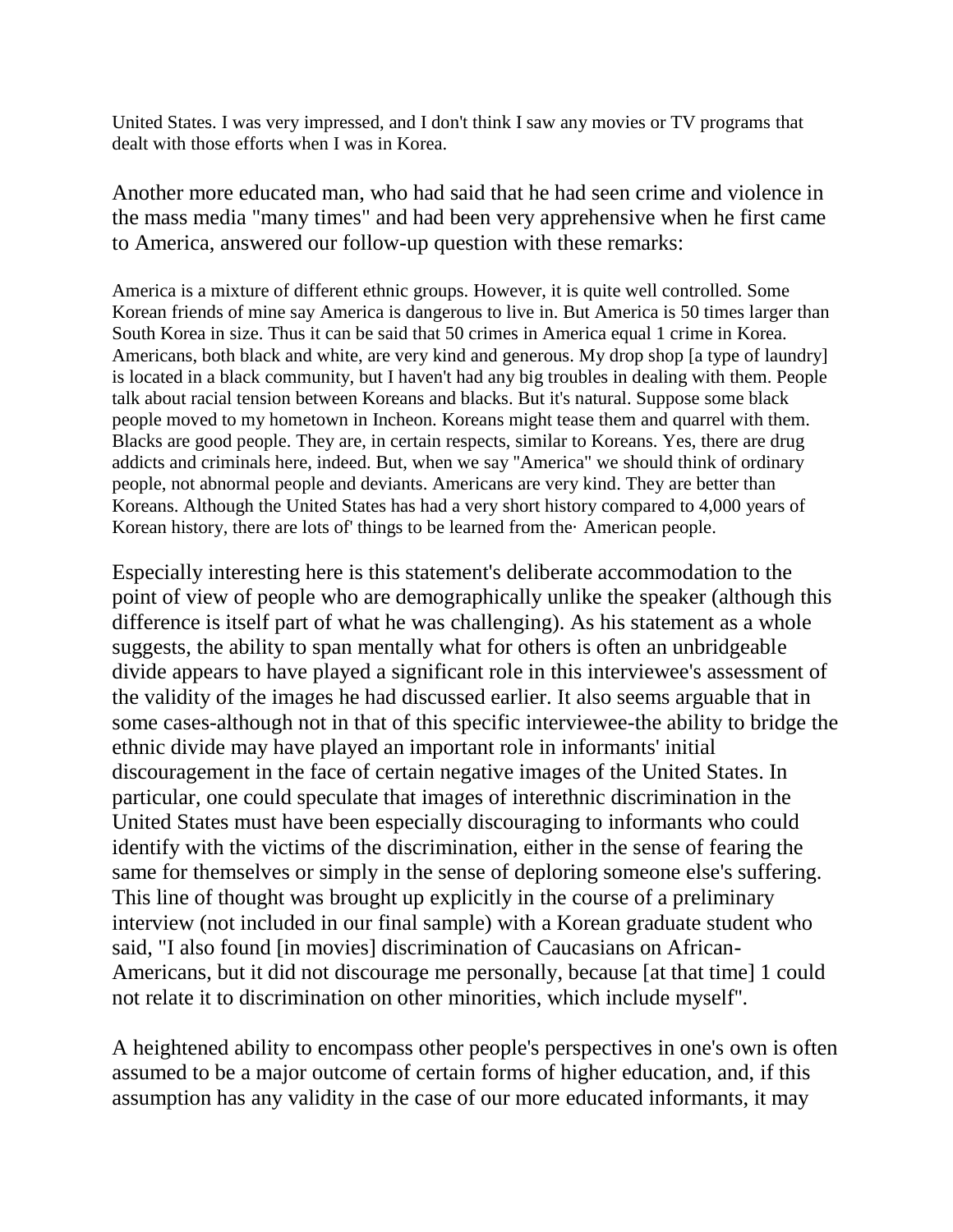provide an alternative explanation for some of the differences between the more educated men's and the other informants' reactions of discouragement to negative images. However, since the more educated women exhibited no such discouragement, it seems unlikely that the kind of mental process envisioned in this explanation could have played more than a secondary role in our informants' responses.'

# **LEARNING TO "FIT IN"**

We would like to discuss briefly one final aspect of our findings. Previous research on immigrants' exposure to American mass media has tended to focus on the relationship between exposure and acculturation to "American" patterns of thought and behavior. Research on immigrants from Korea, in particular, has found positive relationships between these two variables, not only in the case of domestic media exposure (Chaffee, Nass, & Yang, 1990;.J.K. Kim, 1980; Y.Y. Kim, 1977) but also in the case of pre-immigration exposure to American mass media in Korea (WonDoornink, 1988). For the most part, our study was not concerned with the issue of acculturation as such. However, we did ask about conscious uses of the mass media as sources of information for our informants' adjustment to American society: "I'd like to ask you if any of the pictures of American life which you saw in movies, TV, or magazines in Korea contained helpful information on how to fit in in American society".

All but seven of our informants (one less educated woman, three less educated men, and three more educated men) answered no. The few exceptions all dealt with various aspects of American manners (e.g., a more educated man: "When I saw American movies, I found out about gentlemanship in Americans' behavior. For example, men are supposed to open doors for women here, which is totally different from Korean manners. I learned it from movies"; a less educated man: "I learned some etiquette through films. For example, people here say hello to others even if they are strangers. Also, when you go shopping, both clerks and customers say 'thank you' to each other. You know, Koreans seldom do that"). The paucity of cases of this sort in our data may appear to contradict the findings of earlier research in this area (e.g., Ewen & Ewen, 1982; Luk, 1988), which had revealed a more extensive pattern of immigrants' reliance on movies and other mass-produced images for information on dress, grooming, etiquette, courtship behavior, and other aspects of American manners. There are at least two plausible explanations for this contrast between our findings and the earlier research. First, the immigrants to whom the earlier findings apply have tended to be relatively young-i.e., adolescents, who are still actively acquiring patterns of social interaction-whereas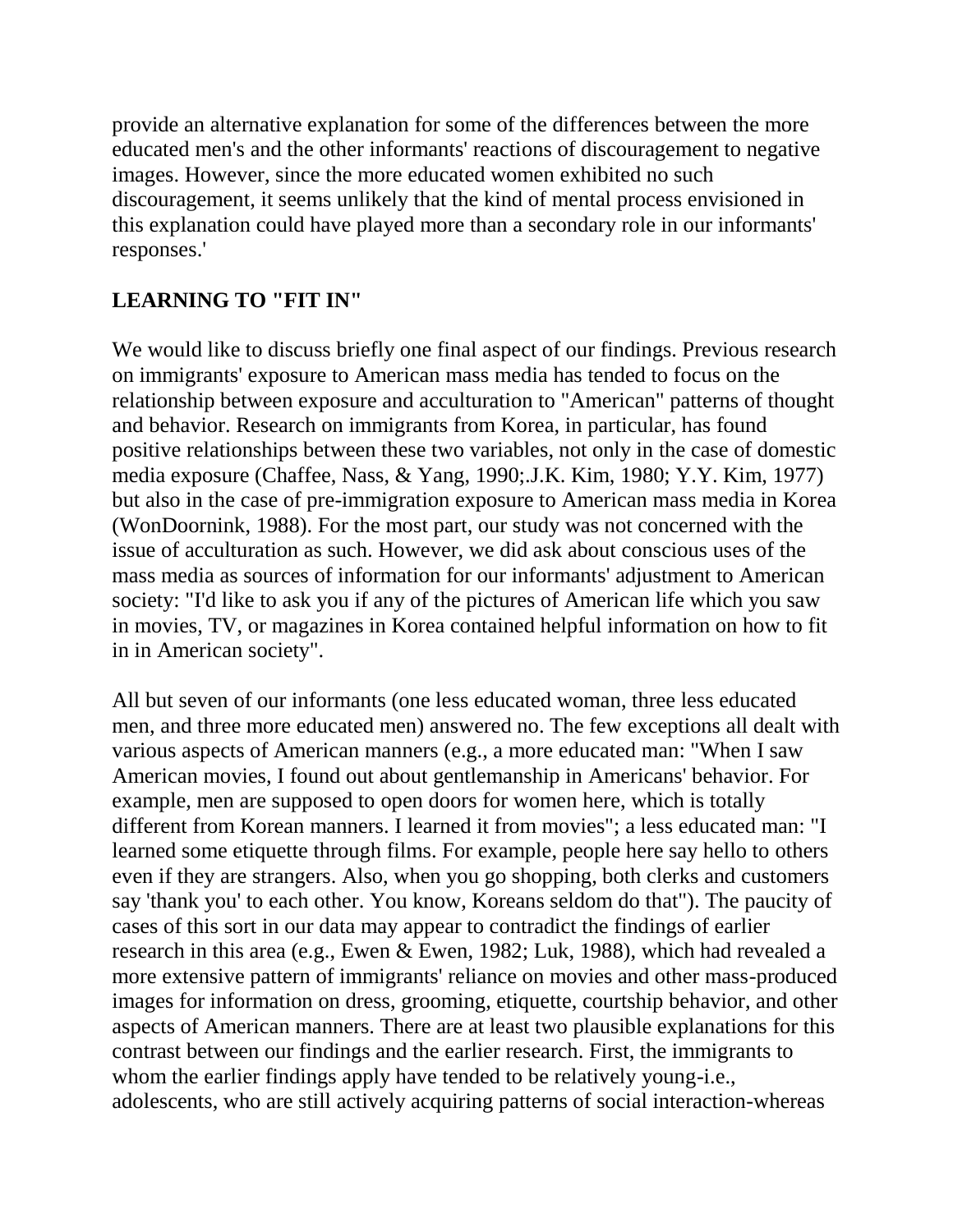virtually all of our informants were middle-aged. Alternatively, because Korea has a developed market economy, certain "American" consumer goods and, especially, clothing (dealt with frequently in earlier accounts) may have been more familiar to our informants than was the case with the immigrants in previous research in this area (e.g., turn-of-the-century Europeans or ethnic Chinese from Vietnam).

## **CONCLUSION**

In undertaking this study, our hope was that our informants' remarks would help us better understand the relationship between their backgrounds and their responses to portrayals of the United States in the mass media.<sup>6</sup> As we have seen, our analysis has led us to a number of hypotheses about aspects of this relationship. A central concern in our analysis has been the individual immigrant's power over the economic circumstances of his or her own life. We have assumed that such power varies with both education and gender, the two variables by which we divided our sample for analysis, and, reasoning further on the basis of our findings, we have been led to three hypotheses with a primarily economic rationale: Receptivity to images of the non-economic attractions of American life (e.g., certain aspects of social relationships) should be greater for immigrants with a greater sense of control and alternatives in their own lives; sensitivity to negative images of the United States should also be greater for such people. Conversely, of course, we would also expect people with fewer economic alternatives to be more receptive to images of wealth as such. All of these hypotheses are relatively straightforward, in the sense that economic motives do not require further explanation. To put it differently: We may be moved emotionally, but we are unlikely to feel we are uncovering an unexpected motive, when we encounter a statement such as this, from one of our less-educated informants: "America appeared to me to be a place where I could escape my hardships in Korea: a large country where I could live in a big house and eat nice meals".

However, as we have seen, not every response to positive or negative images can be reduced to purely economic terms. In particular, for some of the responses described by our informants, the cognitive consequences of education might be a productive area in which to search for explanations, and accordingly we have offered the following two hypotheses: Exposure to a "Western" style of higher education should be positively related to receptivity toward images of social relationships unconstrained by traditional social obligations; and sensitivity to images of ethnic discrimination should be greater for people whose education has cultivated in them a tendency to empathize with the perspectives of people unlike themselves. These hypotheses are partial alternatives to the ones mentioned above,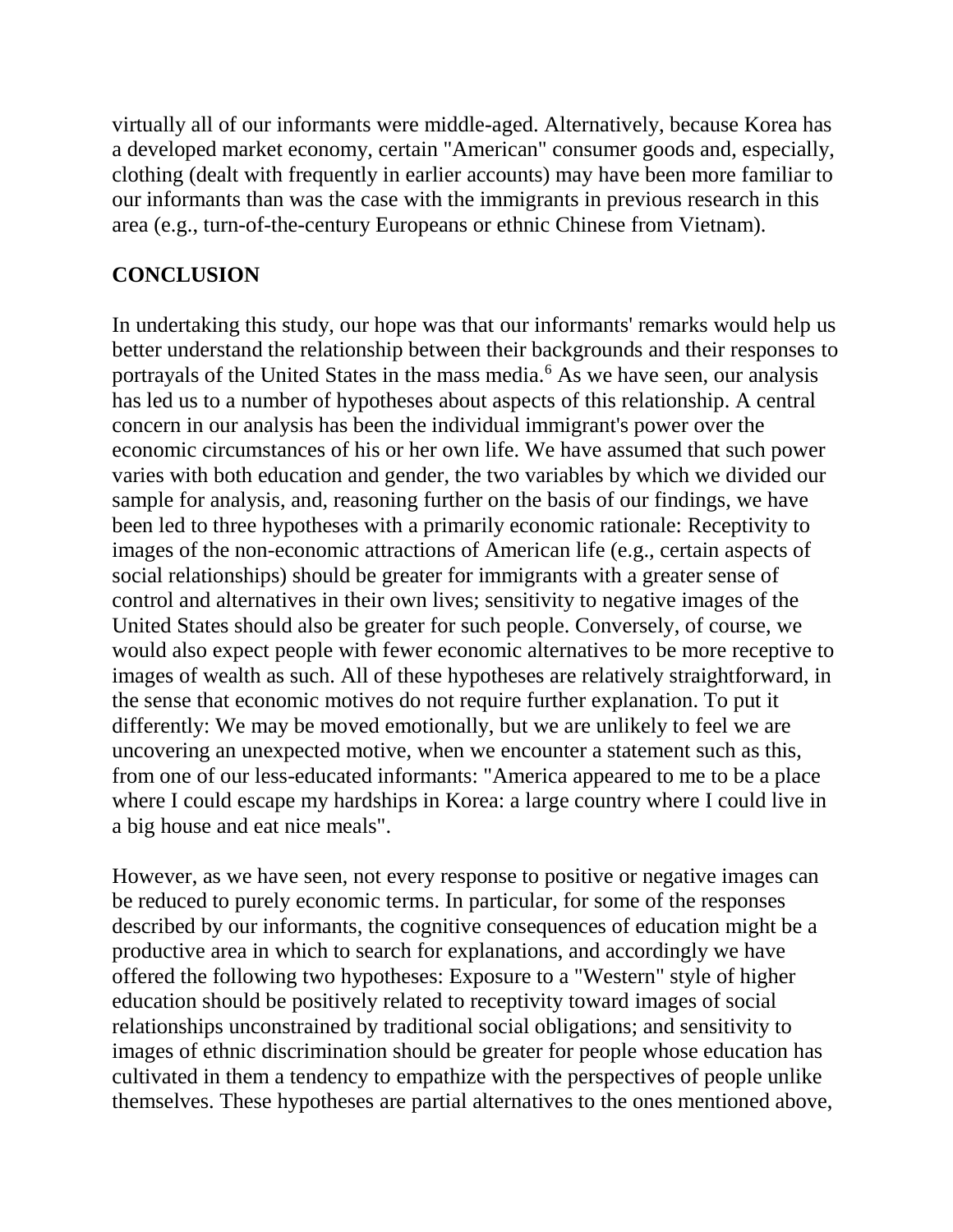but it bears repeating, and should in any event be obvious, that in many cases it would be inappropriate to try to assign a single distinct reason to our informants' responses or a single distinct meaning to the images they were responding to. Consider, for example, one final illustration of the protean multiplicity of meanings that can be assumed by the image of the American landscape (cf. Jussim & Lindquist-Cock, 1985): "I saw the wide and open land of the United States in movies. These pictures of wide land ignited my aspiration to come to America. The brave pioneer spirit of early Americans I saw in movies also encouraged me to come here." Not only is it probable that, in this association with the American past, the landscape is seen both in terms of economic opportunity (as in some of the comments quoted earlier) and in terms of freedom from social restrictions (as in others of these comments), but it also seems indisputable that, even in combination, these meanings do not exhaust the range of associations encompassed by this (more educated, male) speaker's use of such an abstraction as "brave pioneer spirit". Taken together, the hypotheses we have· derived from our findings are a first attempt to untangle some of these complexities.

#### **NOTES**

<sup>1</sup>The media portrayals discussed in this paper were not intentionally designed to attract immigration to the United States. However, visual media have been used deliberately for this purpose in the past (e.g., see Ewen & Ewen, 1982), and there is also a history of the use of visuals to promote internal migration within U.S. boundaries (e.g., see Taggett & Schwartz, 1990).

<sup>2</sup>The Philadelphia area has one of the largest concentrations of Korean-Americans in the United States. According to the Philadelphia Korean Association, approximately 50,000 people of Korean descent live in the city and its suburbs. At the time of writing, the most recent available estimate for the nation as a whole, 357,000, is based on the 1980 census *(Statistical Abstract of the United States,* 1990).

 $3$ It is estimated that, nationwide, over 80% of the Korean-American population are postl965 immigrants (Yu, 1983, p. 28). The previous three waves of Korean immigration to the United States, according to H.-C. Kim's (1989) chronology, are: (a) 1902-1905 (involving Koreans who went to Hawaii as sugar-plantation workers); (b) 1906-1945 (a period of limited Korean-American immigration involving students, political refugees, and picture brides of the male laborers in Hawaii); and (c) 1946-1964 (in which the immigrant population included students, Korean wives of American service-men, and Korean War orphans).

<sup>4</sup>One of the questions in our interview asked: "Aside from the mass media that we talked about, what other kinds of information did you have about the United States before you came here?" Sixteen interviewees indicated that they had not had any other kind of information. In the course of elaborating on their answers, a less educated woman said, "I did not know anything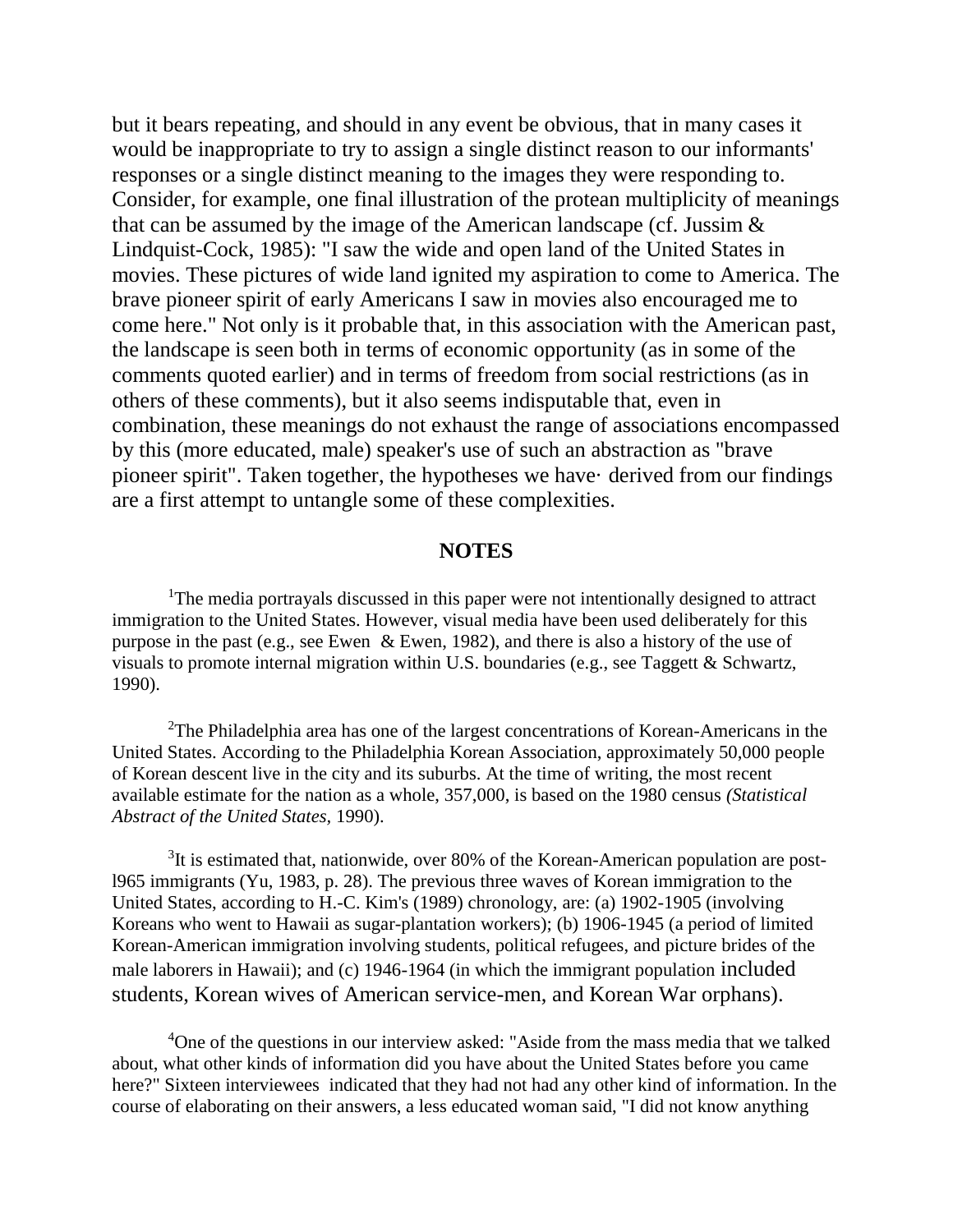about America. I came here blindly", while a less educated man said, "I think the only way to get information about American society was film. My impression and desire to come to the United States were largely due to scenes from movies and television". The use of other sources of information (relatives or acquaintances in the United States, Americans in Korea, print media, etc.) appears to have been related to level of education. Lack of other sources was reported by 6 of the 9 less educated women, 6 of the 12 less educated men, 1 of the 8 more educated women, and 3 of the 12 more educated men. (However, educational level was not a predictor of the actual presence of relatives in the United States. Only 1woman and 3 men in each of the educationrelated subgroups did not have any family relatives in the United States at the time of our interviews.)

<sup>5</sup>As Ravitch (1990) has pointed out, in educational circles today it is widely assumed that identification is unlikely to cross ethnic boundaries. However, discussions of this issue typically focus on members of ethnic groups that have suffered discrimination responding to members of the ethnic groups that have perpetrated the discrimination. In other words, in such cases the circumstances themselves can be seen as erecting an active barrier to identification. For example, in a discussion of how people who live in the West might react to Western movies, Stegner (1987) points out that, if you are not of Northern European origin, ''instead of being suitable for casting in the cowboy and pioneer roles familiar from the mythic and movie West, you may be one of those Chinks or Spics or Greasers for whom the legendary West had a violent contempt. You'd like to be a hero, and you may adopt the costume and attitudes you admire, but your color or language or the slant of your eyes tells you that you are one of the kind scheduled to be a villain or a victim" (pp. 64-65). Under the circumstances, it is hardly surprising to be told that "waiting for Tonto to walk away from the Lone Ranger, or wondering when Rochester will quit Jack Benny's employ ... is how a lot of us who aren't white managed to enjoy these programs in the 1950s and 1960s" (Wallace, 1988, p. 164). However, the kind of identification we are dealing with in this paper does not involve such a history of unequal social relationships, and it is unlikely that we can straightforwardly extrapolate between the two.

<sup>6</sup>The issues we have examined in this study can be seen as part of a broader topic, which might be termed the problem of "images of aspiration"—images derived from the mass media that, at some level, people accept as portrayals of the way they would like their own lives to be. In past scholarship, this problem has been examined primarily with regard to such matters as adolescents' views about their own physical appearance (e.g., Tan, 1979) or young adults' conceptions of romantic relationships (e.g., Goldfarb, 1987), but interesting parallels could be drawn between the results of that body of research and findings we have described here. For example, two media-derived images described by our immigrant informants, that of the United States as a place where great wealth and luxury are the norm, and that of reciprocal respect for the individual as a characteristic of American family life, both have been identified by nativeborn Americans as sources of social friction and a sense of personal deficiency in their own lives (see Messaris, 1987, pp. 99-101). However, it was beyond the scope of this study to attempt any systematic extrapolation of this sort.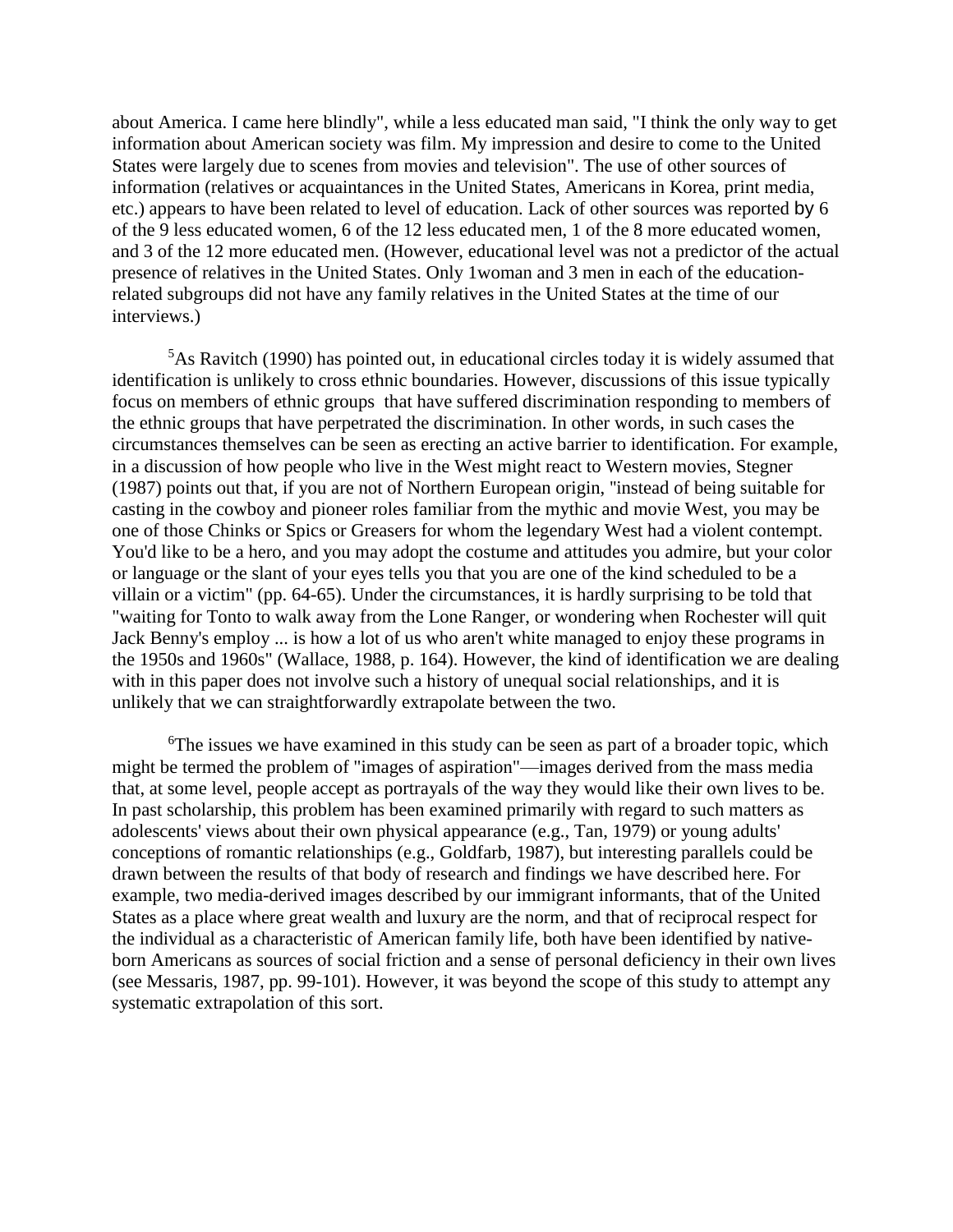#### **REFERENCES**

Chaffee, S. H., Nass, C. I., & Yang, S.-M. (1990). The bridging role of television in immigrant political socialization. *Human Communication Research, 17,* 266-288.

Choy, B.-Y. (1979). *Koreans in America.* Chicago: Nelson-Hall.

Ewen, S., & Ewen, E. (1982). *Channels of desire: Mass images and the shaping of American consciousness.* New York: McGraw-Hill.

Goldfarb, E. *(*1987). *Romance and media: The role of romantic portrayals in perceptions of real life romantic experiences.* Unpublished master's thesis, The Annenberg School for Communication, University of Pennsylvania, Philadelphia.

Hurh, W. M., & Kim, K. C. (1984). *Korean immigrants in America: A structural analysis of ethnic confinement and adhesive adaptation.* London: Associated University Presses.

Jussim, E., & Lindquist-Cock, E. (1985). *Landscape as photograph.* New Haven, CT: Yale University Press.

Kim, H.-C. (1989). Koreans in the United States. In H.-C. Kim (Ed.), *Asian American studies: An annotated bibliography and research guide* (pp. 13-22). New York: Greenwood Press.

Kim, J. K. (1980). Explaining acculturation in a communication framework: An empirical test. *Communication Monographs, 47,* 155-169.

Kim, Y. Y. (1977). Communication patterns of foreign immigrants in the process of acculturation. *Human Communication Research, 4,* 66-77.

*Korea electronics yearbook.* (1989). Seoul: Electronics Review Company.

*Korea film yearbook.* (1987). Seoul: Film Promotion Corporation.

Luk, L. Y. A. (1988). *Communication and community: Television and the socialization of recent Chinese immigrants in America.* Unpublished master's thesis, The Annenberg School for Communication, University of Pennsylvania, Philadelphia.

Marshall, C., & Rossman, G. B. (1989). *Designing qualitative research.* Newbury Park, CA: Sage.

Messaris, P. (1981). The film audience's awareness of the production process*. Journal of the University Film Association, 33*(4), 53-56.

Messaris, P. (1987). Mothers' comments to their children about the relationship between television and reality. In T. R. Lindlof (Ed.), *Natural audiences:Qualitative research of media uses and effects* (pp. 95-108). Norwood, NJ: Ablex.